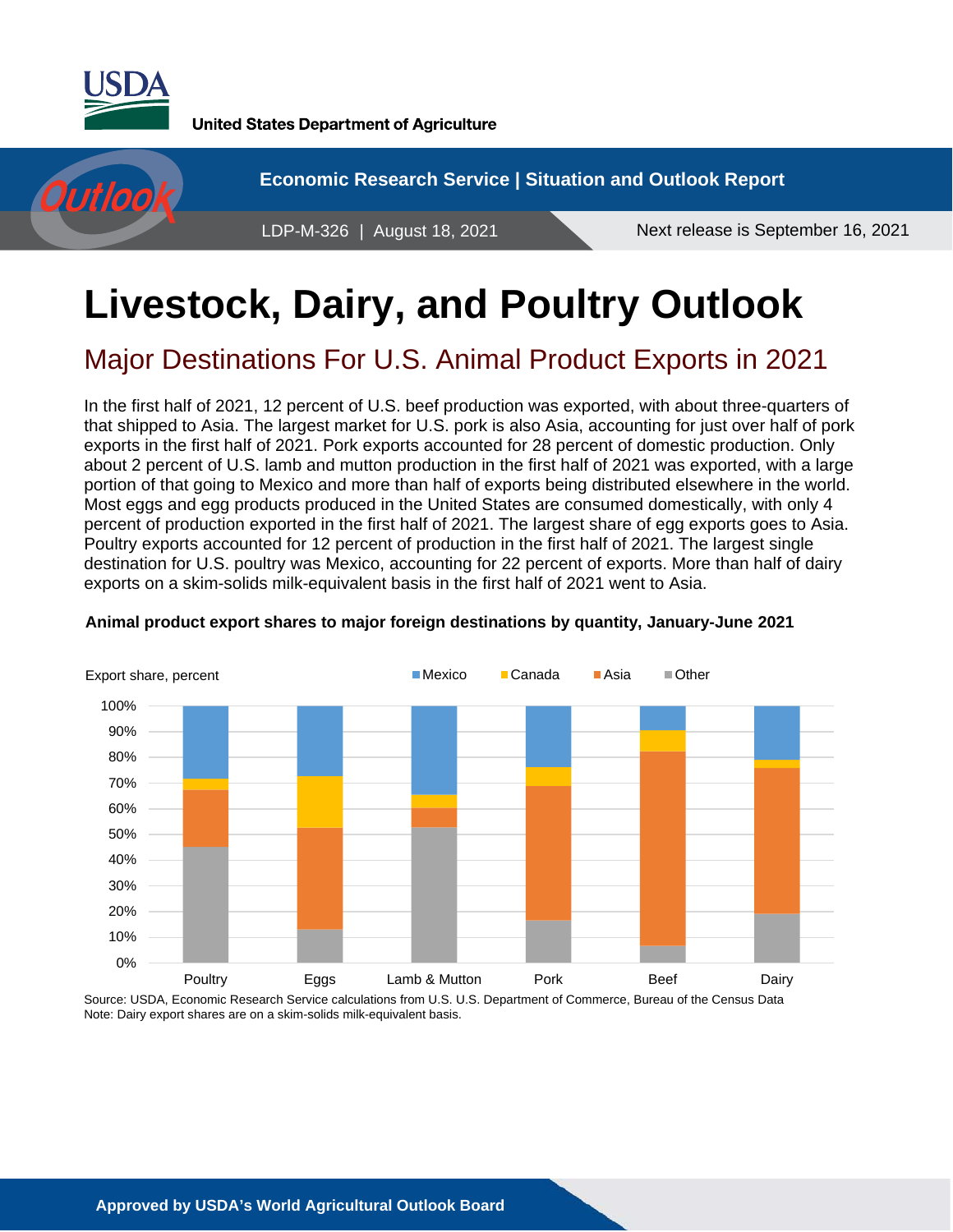**Beef/Cattle:** July's USDA, National Agricultural Statistics Service *Cattle* report estimated the U.S. cattle herd at 100.9 million head, 1 percent less than the 2020 estimate, and the calf crop was estimated to be about unchanged from a year ago at 35.1 million head. The 2021 beef production forecast was reduced by 33 million pounds from last month to 27.872 billion pounds, based primarily on lighter expected carcass weights through second-half 2021. The 2021 annual price forecasts for fed and feeder steers were raised to \$121.2 and \$145.1 per cwt, respectively, from last month. U.S. beef imports totaled 320 million pounds, 3.9 percent or 12.1 million pounds larger than a year ago. The 2021 and 2022 annual forecasts for beef imports were raised from last month to 3.117 and 3.150 billion pounds, respectively. U.S. beef exports in June totaled 267 million pounds, up 85 million pounds from a year earlier. The 2021 and 2022 annual forecasts for beef exports were lowered from last month to 3.384 and 3.270 billion pounds, respectively.

**Dairy:** The all-milk price forecast for 2021 has been lowered to \$17.95 per hundredweight (cwt), \$0.35 lower than last month's forecast, due to relatively low wholesale domestic prices for most dairy products in recent weeks, recent downward trends in international prices, lower expected domestic demand, high stock levels, and higher expected imports. The all-milk price forecast for 2022 has been lowered to \$17.85 per cwt, \$0.65 lower than last month's forecast, as relatively low prices and high stock levels in 2021 are expected to carry forward into 2022.

**Pork/Hogs:** Second-half 2021 pork production is reduced 321 million pounds to 13.9 billion pounds to reflect lower slaughter numbers. This production volume is 4.8 percent lower than that of a year ago. First-quarter 2022 production is also reduced 44 million pounds to 7.2 billion pounds, almost 2 percent lower than a year earlier, also on expectations of lower available hog numbers. U.S. pork exports are expected to decline this year and next, largely because of lower shipments to China. Exports this year are expected to be 7.4 billion pounds, down 1.8 percent from a year ago. In 2022, pork exports are forecast at 7.3 billion pounds, almost 1.5 percent lower than anticipated shipments this year.

**Poultry/Eggs:** Broiler production was revised down on recent placement data. Broiler export forecasts from the third quarter onward are unchanged from last month. Broiler price forecasts for the remainder of 2021 were adjusted up on recent price trends. At 8,067 million dozen, 2021 table egg production is expected to be fractionally year-over-year higher due to a smaller but more productive layer flock. The third-quarter average price forecast for wholesale New York, Grade A eggs is increased to 109 cents per dozen based on early seasonal strength in domestic demand. Second-half 2021 export volume of eggs and egg products were revised up to 192 million dozen due to strong foreign demand. Turkey production was adjusted down slightly in the third quarter; and turkey export forecasts were also adjusted down in the second half of 2021. Turkey prices were adjusted up in the remainder of 2021 on recent price trends.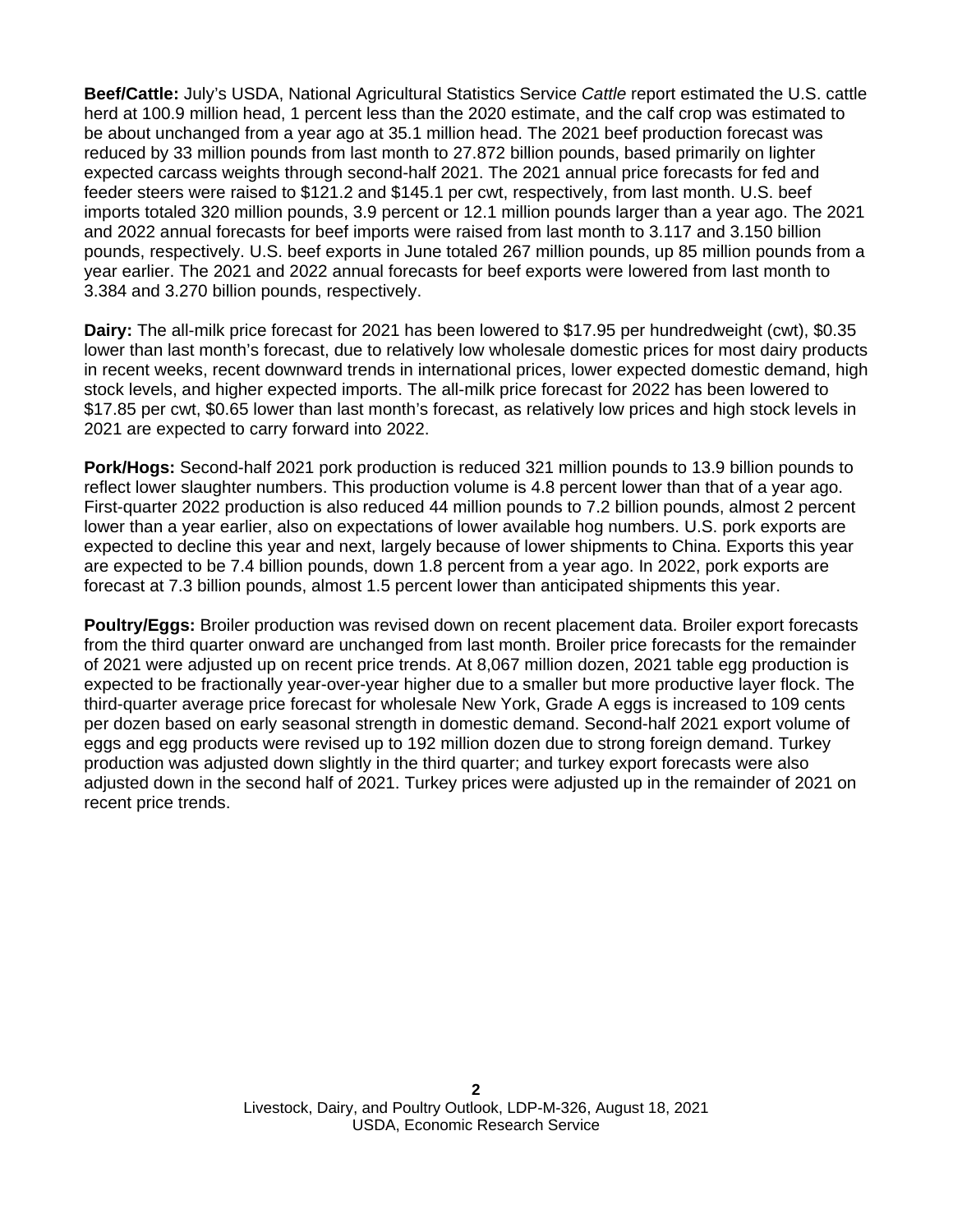# **Beef/Cattle**

### Christopher Davis

## U.S. Cattle Herd Contracts as Drought Continues

The USDA National Agricultural Statistics Service (NASS) released the midyear *Cattle* report on July 23, which provided a snapshot of U.S. cattle inventory as well as a glimpse into cow/calf producers' intentions for retaining heifers. July's *Cattle* report estimated the U.S. cattle herd at 100.9 million head, 1 percent less than the 2020 estimate of 102.2 million head. The number of beef cows is 2 percent lower than a year earlier at 31.4 million head, but the number of dairy cows is estimated 2 percent above last year levels at 9.5 million head. The 2021 calf crop is estimated to be about unchanged from a year ago at 35.1 million head.

According to the *Cattle* report, producers intend to keep about 4.3 million beef heifers as beef cow replacements, 2 percent fewer than producers intended to keep at this time last year. Based on the number of beef cows on July 1 and beef cow slaughter in the first half of the year, ERS estimates that 13 percent fewer beef heifers entered the herd in first-half 2020 than a year earlier. The ERS webpage "*Livestock & Meat Domestic Data*" has a table titled "Heifers Entering the Herd," which estimates heifers for beef cow replacement that entered the herd this year (January-June) at 2.3 million head.

While fewer heifers are being retained for beef cow replacement, milk replacement heifers are 3 percent above the previous year. Other heifers either on feed or available to be placed into feedlots are estimated at 7.60 million head or 3 percent below a year ago. According to the July NASS *Cattle on Feed* report, the number of cattle on feed in feedlots with capacity of 1,000 head or more totaled 11.3 million head on July 1, 2021, down 1 percent from the same time last year. The NASS report also estimated the sex of cattle on feed as 6.98 million steers, 1 percent lower than the previous year and 4.32 million heifers, 2 percent lower than a year ago. Heifers represented 38.2 percent of cattle on feed on July 1, compared to 38.59 percent last year.

The ERS webpage "Livestock & Meat Domestic Dat*a*" has a table titled "Feeder Cattle Supplies Outside Feedlots," which estimates the number of cattle available to place in feedlots at 36.1 million head, 600,000 head or 1.6 percent, less than this time last year.

### 2021 Beef Production Forecast Reduced on Lighter Weights as Drought Continues To Impact the Beef Industry

Based on the USDA, National Agricultural Statistics Service (NASS) *Crop Progress* report for the week ending August 1, 2021, dry and low-moisture soil on pastures and ranges continue to worsen in some of the Northwestern States (see table below). Some States experienced very poor to poor conditions on as much as 80 to 90 percent of their pasture and range areas. According to U.S. Drought Monitor Data, on August 3, approximately 32 percent of the cattle inventory was in areas experiencing some level of drought.

For the week ending July 24, average cattle carcass weights were 15 pounds below the average carcass weight the same week last year. Steer, heifer, and cow average carcass weights were 9, 13, and 7 pounds, respectively, below last year. While average carcass weights were lower, cow slaughter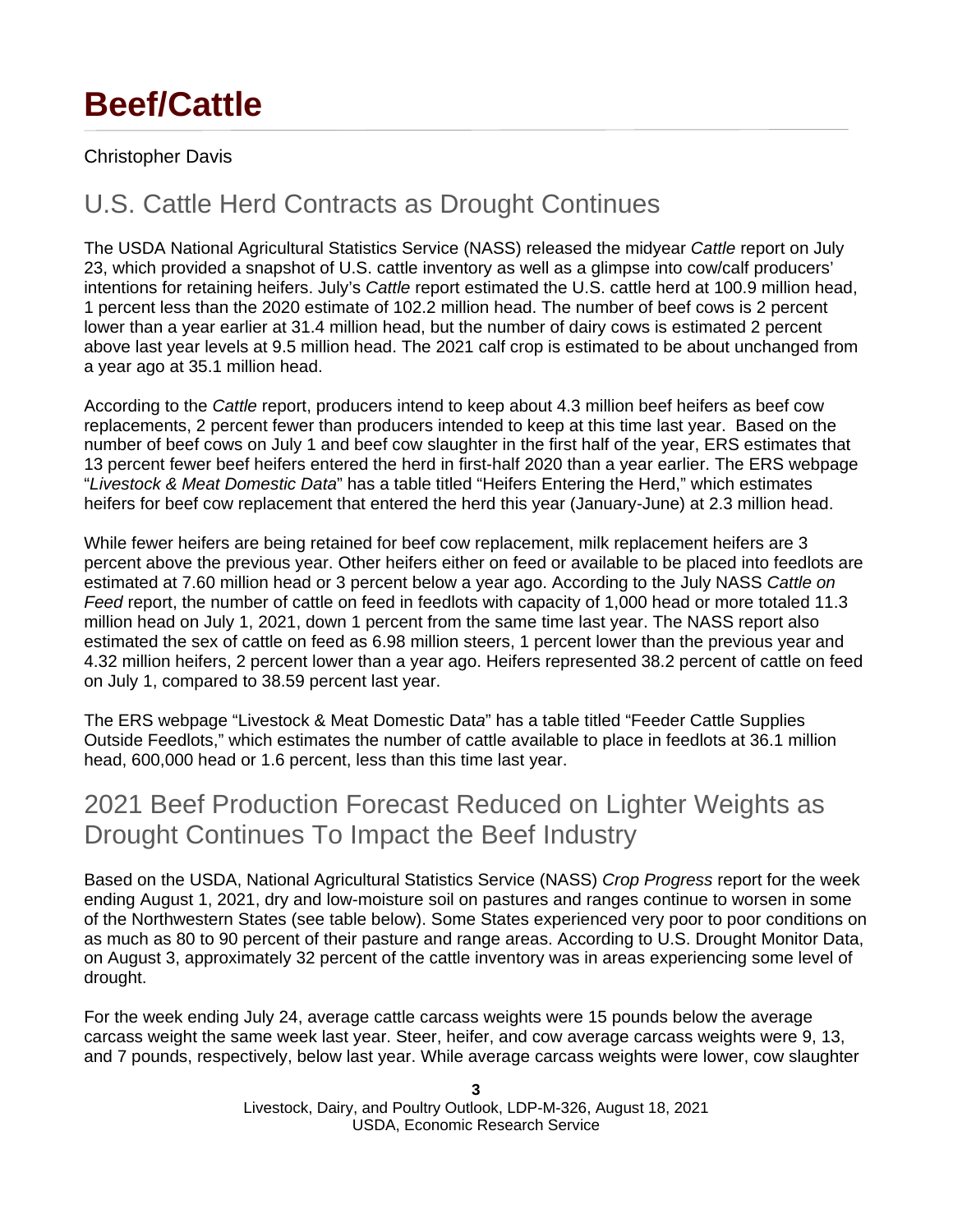was up 16 percent over the same period from a year earlier. Given the expected tight forage supplies, cow-calf producers will remain relatively aggressive in cow culling in the second-half of 2021 and thirdand fourth-quarter cow slaughter expectations were raised, increasing the proportion of lighter-weight cattle in the slaughter mix. The 2021 beef production forecast was reduced by 33 million pounds from last month to 27.872 billion pounds, based primarily on lighter expected carcass weights through the second-half.

|    |               | Very poor to Poor | Very poor to Poor |  |
|----|---------------|-------------------|-------------------|--|
|    | <b>State</b>  | August 1, 2021    | August 2, 2020    |  |
|    |               | (percent)         | (percent)         |  |
| 1. | California    | 55                | 55                |  |
| 2. | Idaho         | 58                | 9                 |  |
| 3. | Montana       | 96                | 13                |  |
| 4. | North Dakota  | 79                | 13                |  |
| 5. | Oregon        | 81                | 70                |  |
|    | 6. Utah       | 64                | 17                |  |
|    | 7. Washington | 96                | 33                |  |

#### **U.S. Weekly Pasture and Range Conditions**

Source: USDA, National Agricultural Statistics Service, *Crop Progress* Reports.

### Cattle Prices Are Forecast Higher in the Second Half of 2021 and in 2022

The July 5-Area price for fed steers was \$122.03 per hundredweight (cwt), up more than \$25 year over year and about \$9 higher than the July 2019 average price. The average 5-area steer price for the week ending August 8 was \$123.83, over \$22 above a year ago. While fed steer prices have been on the rise, fed steer slaughter was slightly lower for the week ending July 24 compared to a year earlier. The forecast for third- and fourth-quarter fed steer prices was raised \$4 to \$124 and \$127 per cwt, respectively. Given these changes, the 2021 annual price forecast for fed steers was raised \$2.00 to \$121.2 per cwt from a month ago. The 2022 annual price forecast for fed steers was raised \$4 from last month to \$126 per cwt on tighter supplies of fed cattle and firm demand.

For the week ending August 10, Oklahoma City National Stockyards feeder steers weighing 750-800 pounds averaged \$156.55 per cwt, \$13.62 above a year ago. The third- and fourth-quarter forecasts were raised by \$7.00 to \$153.00 per cwt and \$5.00 to \$153.00 per cwt, respectively. The feeder steer annual price forecast was increased by \$3.00 to \$145.1 per cwt from last month. The annual forecast for 2022 was also raised by \$5.00 to \$152 from a month ago.

### Beef Imports Higher in June; Import Forecasts Raised

In June, U.S. beef imports totaled 320 million pounds, surpassing last June's imports by 3.9 percent or 12.1 million pounds. This month's beef imports were the third-largest since June 2015. U.S. beef imports from New Zealand, Brazil, Uruguay and Argentina were all notable. New Zealand supplied the United States with the second-largest beef shipment in June over the last 14 months with most of the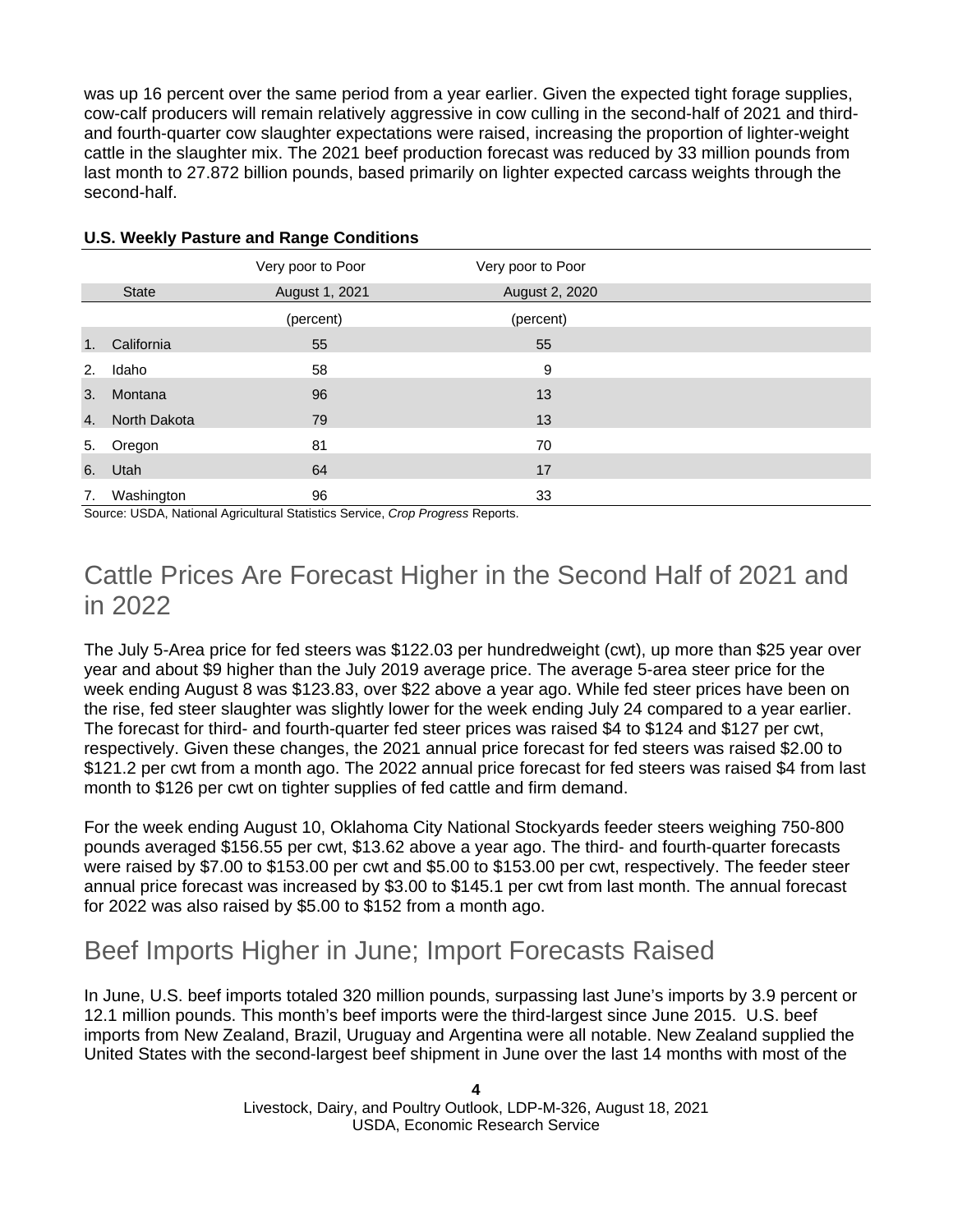beef consisting of processing-grade beef. Beef imports from Brazil were up year-over-year and year-todate. Uruguay and Argentina also contributed to June's increased beef imports.

In contrast, beef imports were down from three of the U.S. largest suppliers relative to a year ago. Canada, the U.S. largest beef supplier, was fractionally lower in June, accounting for 25 percent of U.S. total beef imports. While imports from Australia were down year-over-year, June's shipment was the largest volume imported since November. Mexico, the second-largest U.S. supplier in June, shipped almost 8 million pounds or 10 percent less in June than a year earlier. Beef shipments were also down from Nicaragua and from other minor suppliers, but these reductions were offset by strong imports from Brazil, New Zealand, Uruguay, and Argentina.

| U.S. year-over-year beef imports from major suppliers |                  |                   |                                |                           |                                                         |                                                  |  |  |  |  |
|-------------------------------------------------------|------------------|-------------------|--------------------------------|---------------------------|---------------------------------------------------------|--------------------------------------------------|--|--|--|--|
|                                                       | <b>June 2020</b> | <b>June 2021</b>  | <b>Difference</b><br>in volume | Year-over-<br>year change | <b>Import share</b><br><b>June 2020</b><br>Year to date | Import share<br><b>June 2021</b><br>Year to date |  |  |  |  |
|                                                       |                  | - Million pounds- |                                | --- Percent -             | --- Percent --                                          | --- Percent --                                   |  |  |  |  |
| Canada                                                | 81.6             | 80.7              | $-0.9$                         | $-1.1$                    | 23.6                                                    | 28.2                                             |  |  |  |  |
| <b>Australia</b>                                      | 51.2             | 41.8              | $-9.4$                         | $-18.4$                   | 19.8                                                    | 11.9                                             |  |  |  |  |
| <b>Mexico</b>                                         | 72.7             | 65.2              | $-7.5$                         | $-10.3$                   | 22.0                                                    | 20.4                                             |  |  |  |  |
| <b>New Zealand</b>                                    | 47.8             | 56.6              | 8.8                            | 18.4                      | 17.4                                                    | 17.7                                             |  |  |  |  |
| Brazil                                                | 17.9             | 31.6              | 13.7                           | 76.5                      | 4.2                                                     | 8.8                                              |  |  |  |  |
| <b>Nicaragua</b>                                      | 17.3             | 16.6              | $-0.7$                         | $-4.0$                    | 6.2                                                     | 5.6                                              |  |  |  |  |
| Uruguay                                               | 12.1             | 18.2              | 6.1                            | 50.4                      | 3.8                                                     | 4.5                                              |  |  |  |  |
| Argentina                                             | 1.9              | 4.8               | 2.9                            | 152.6                     | 1.0                                                     | 1.3                                              |  |  |  |  |
| <b>ROW</b>                                            | 5.8              | 4.9               | $-0.9$                         | $-15.5$                   | 2.0                                                     | 1.6                                              |  |  |  |  |
| <b>Total Imports</b>                                  | 308.3            | 320.4             | 12.1                           | 3.9                       | 100.0                                                   | 100.0                                            |  |  |  |  |

ROW = Rest of the World.

Source: USDA, Economic Research Service calculations using data from U.S. Department of Commerce, Bureau of the Census.

#### **U.S. beef imports in second quarter of 2016-2021**

Million pounds



of Commerce, Bureau of the Census.

Over the past several years, the second quarter has been a strong trading period for U.S. beef imports. The chart above compares the second-quarter beef imports with the 5-year average and other years.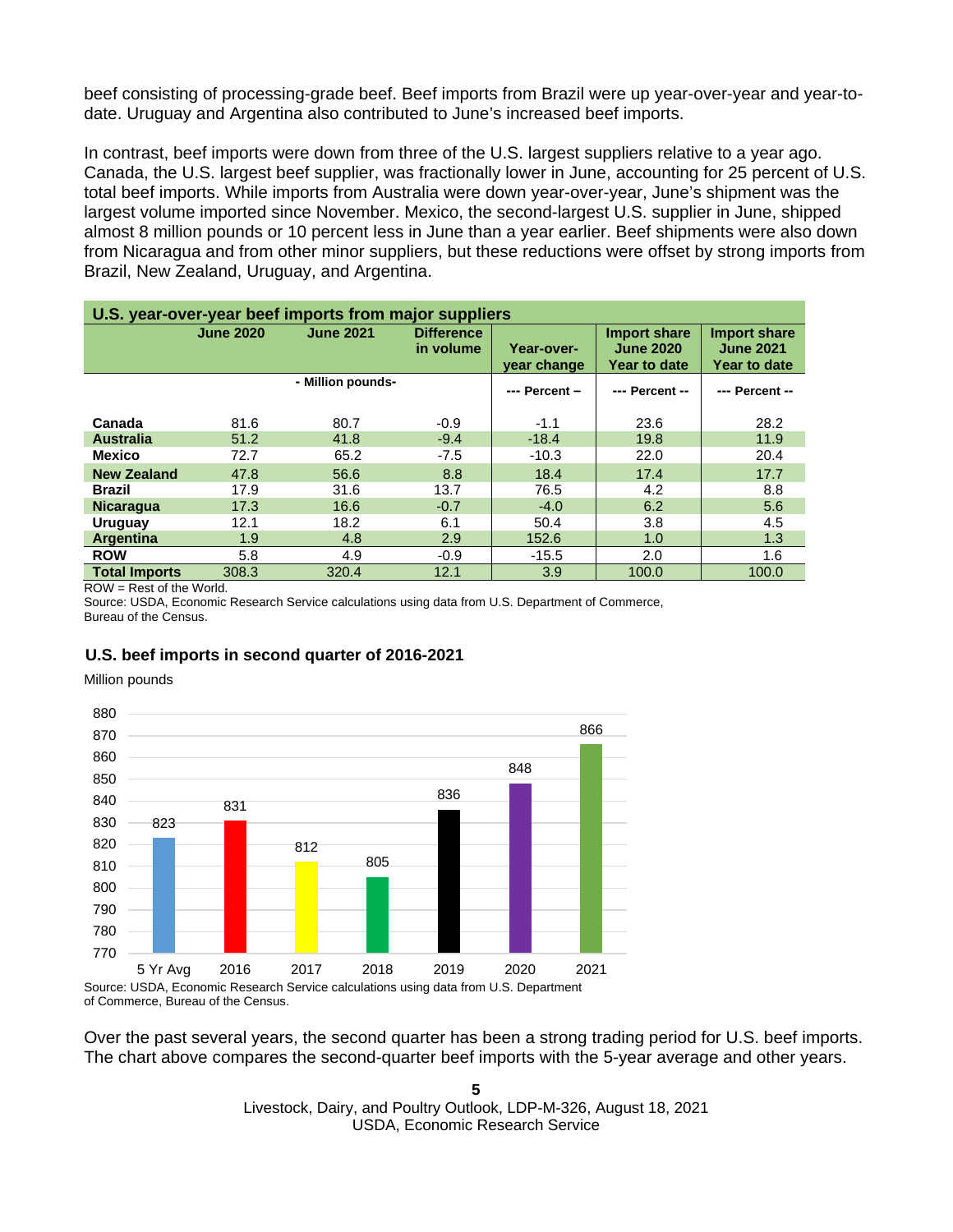U.S. beef imports in the second quarter of 2021 were the largest volume since 2015. The large beef imports of 320 million pounds during the month of June provided the push for a strong second-quarter finish.

The forecasts for beef imports in the third and fourth quarters were raised by 20 and 30 million pounds from last month to 830 and 725 million pounds, respectively. This anticipated increase is expected to be driven mostly by strong U.S. imports from suppliers other than Australia. The annual forecast for 2021 beef imports is raised to 3.117 billion pounds. The annual forecast for 2022 is increased by 160 million pounds from last month to 3.150 billion pounds on expected lower U.S. cattle slaughter and beef production.

### Beef Exports Up in June, but Lighter Carcass Weights Are Expected To Lower in the Rest of 2021 and 2022

U.S. beef exports in June remained robust, totaling 267 million pounds, up 85 million pounds from a year earlier when export supplies were limited due to production and logistic constraints caused by COVID-19. For the second consecutive month, six of the seven major U.S. export destinations were up year over year. Japan, currently, the largest U.S. beef destination, accounted for 24 percent of June's total exports and 25 percent of U.S. exports year to date. U.S. exports to Japan have been underpinned by a favorable tariff rate.

South Korea is the second-largest beef destination for the United States, suppling over 24 percent of Korea's beef during the first half of 2021. The United States has been a major beef supplier to South Korea, partly because it has a lower tariff rate relative to Australia, New Zealand, Canada, and Mexico. Beef exports to South Korea have been supported by firm demand. Exports to China continue to be up year over year as import demand for animal proteins remains strong because of China's limited domestic supplies of pork. China was the major source of the difference in June's increase in beef exports, with the U.S. shipping over 40 million pounds more to China than in the previous year.

Other noteworthy trading partners who made sizeable contributions to the increase in beef exports in June included Mexico and Taiwan. Shipments to Mexico in June were up 57 percent or almost 8 million pounds compared to a year ago, mainly because of the economic challenges the country experienced in 2020 from COVID. U.S. beef exports to Taiwan were up over 41 percent or over 5 million pounds in June. Canada, the United States' fifth-largest destination, was up only 1 percent year over year. In contrast, U.S. beef exports to Hong Kong were down about 8 million pounds or 48 percent from a year ago.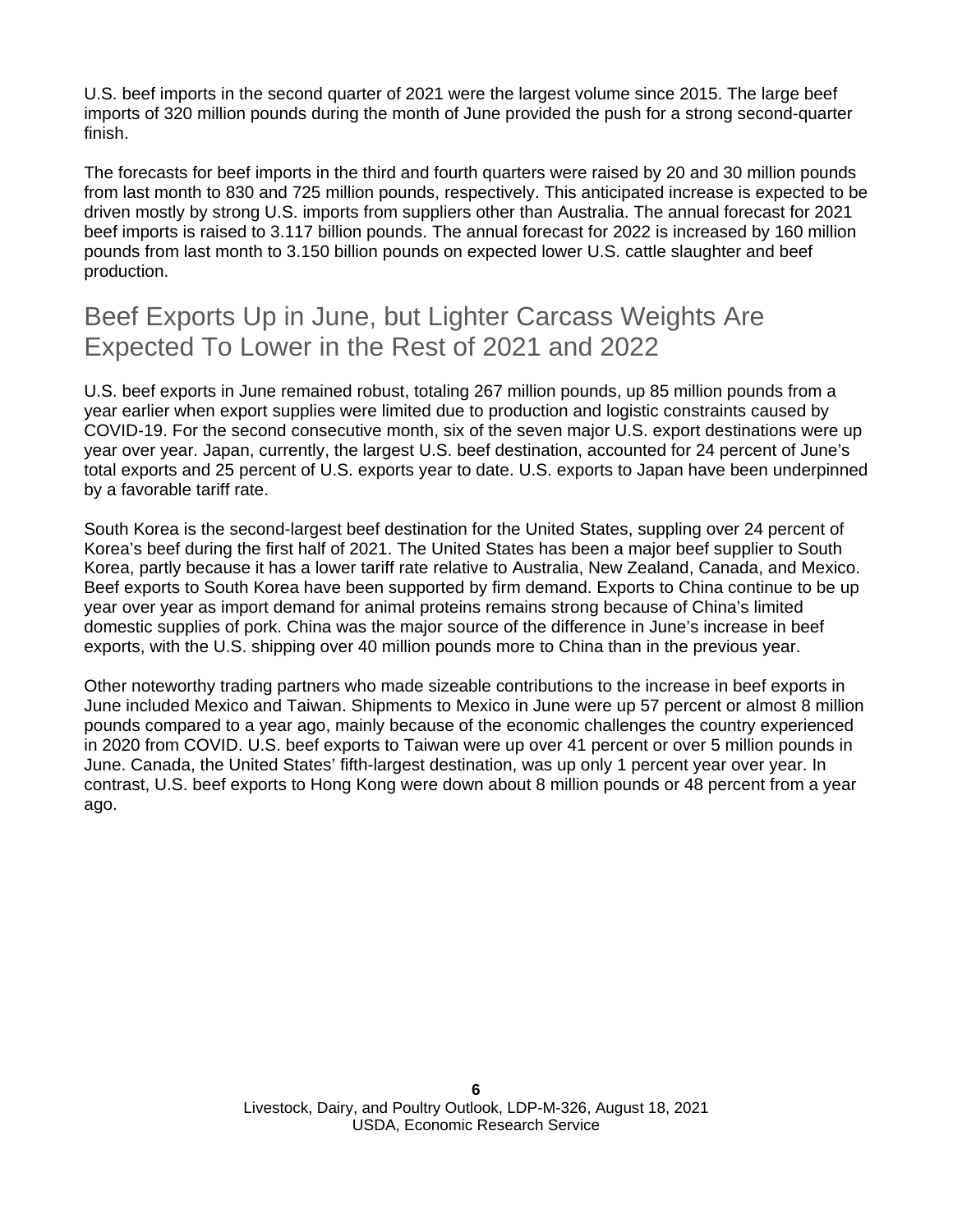| U.S. year-over-year beef exports to major destinations |                                      |       |                                |                              |                |                                                         |  |  |  |
|--------------------------------------------------------|--------------------------------------|-------|--------------------------------|------------------------------|----------------|---------------------------------------------------------|--|--|--|
|                                                        | <b>June 2020</b><br><b>June 2021</b> |       | <b>Difference</b><br>in volume | Year-over-<br>year<br>change |                | <b>Export share</b><br><b>June 2021</b><br>Year to date |  |  |  |
| - Million pounds-                                      |                                      |       | --- Percent -                  | --- Percent --               | --- Percent -- |                                                         |  |  |  |
| Japan                                                  | 57.9                                 | 64.0  | 6.1                            | 10.6                         | 31.3           | 24.6                                                    |  |  |  |
| <b>South Korea</b>                                     | 41.0                                 | 57.7  | 16.7                           | 40.8                         | 22.7           | 24.1                                                    |  |  |  |
| China                                                  | 5.2                                  | 45.9  | 40.7                           | 782.7                        | 1.4            | 13.9                                                    |  |  |  |
| <b>Mexico</b>                                          | 13.4                                 | 21.1  | 7.7                            | 56.9                         | 10.0           | 9.5                                                     |  |  |  |
| Canada                                                 | 22.5                                 | 22.7  | 0.2                            | 1.0                          | 10.6           | 8.1                                                     |  |  |  |
| <b>Taiwan</b>                                          | 12.9                                 | 18.2  | 5.3                            | 41.1                         | 6.6            | 5.5                                                     |  |  |  |
| <b>Hong Kong</b>                                       | 15.7                                 | 8.1   | $-7.6$                         | $-48.4$                      | 6.7            | 4.0                                                     |  |  |  |
| <b>ROW</b>                                             | 14.1                                 | 29.5  | 15.4                           | 109.2                        | 10.7           | 10.3                                                    |  |  |  |
| <b>Total Exports</b>                                   | 182.7                                | 267.2 | 84.5                           | 46.3                         | 100.0          | 100.0                                                   |  |  |  |

ROW = Rest of the World.

Source: USDA, Economic Research Service calculations using data from U.S. Department of Commerce, Bureau of the Census.

### **U.S. beef export in the second quarter of 2016 - 2021**



Million pounds

Source: USDA, Economic Research Service calculations using data from U.S. Department of Commerce, Bureau of the Census.

The chart above shows the second-quarter beef exports from 2016-2021 compared with the 5-year average. The United States exported record levels of beef in the second quarter of 2021, totaling 873 million pounds, 72 million pounds or 9 percent larger than the previous record in 2018. Japan and South Korea are the United States' two largest beef markets, and during the second quarter the United States shipped 210 and 209 million pounds, respectively. Besides Japan and South Korea, China was the other noteworthy key trading partner who contributed substantially to the growth in beef exports in the 2021 second quarter.

The forecast for beef exports in the third quarter was lowered by 20 million pounds from last month to 880 million pounds. The annual forecast for 2021 was lowered to 3.384 billion pounds. In 2022, the forecast was lowered by 50 million pounds to 3.270 billion pounds on expected slower slaughter pace and limited exportable supplies.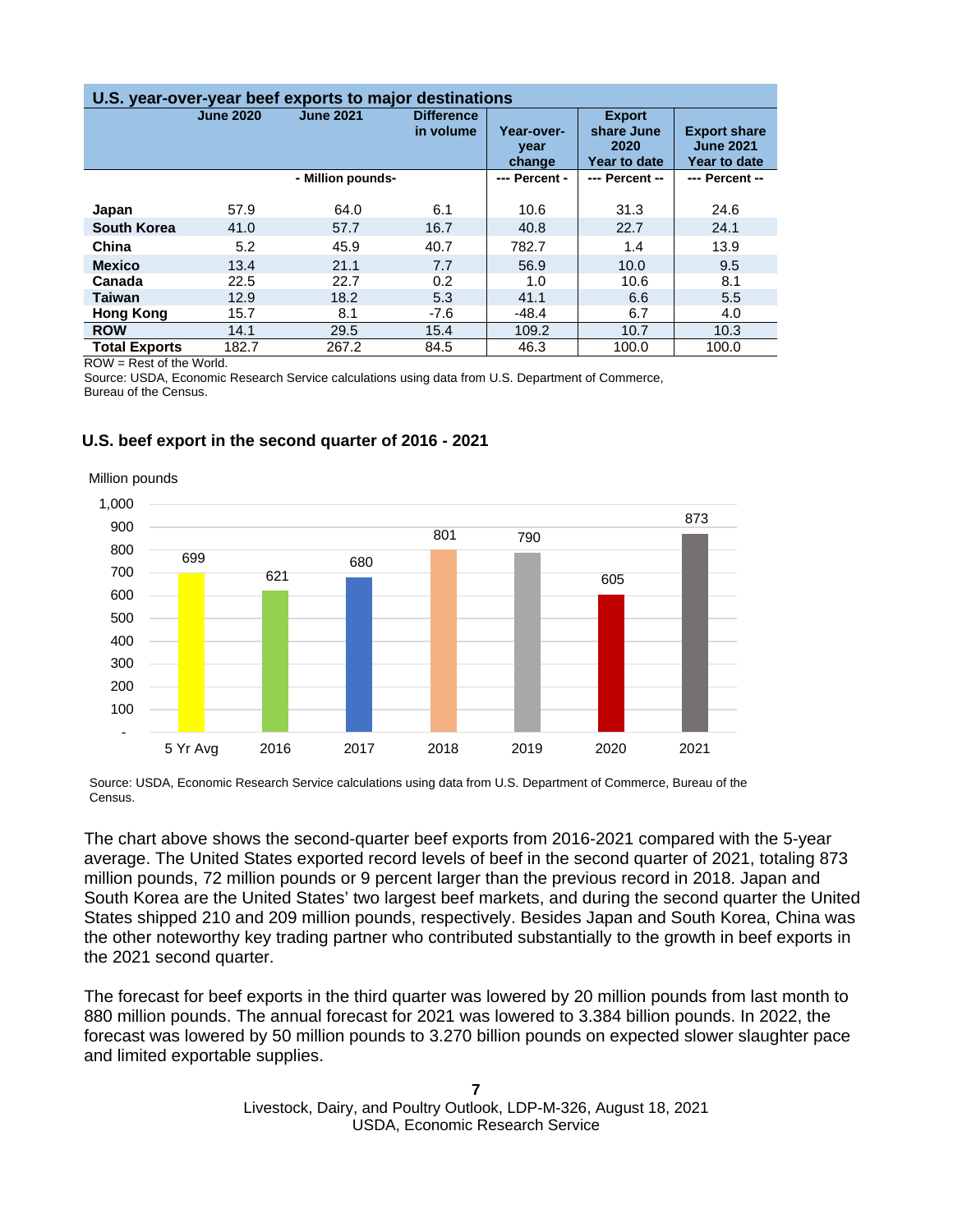### Jerry Cessna and Angel Teran

### Recent Wholesale Dairy Product Prices

From the week ending July 10 to the week ending August 7, directions of changes in wholesale dairy product prices reported in the USDA *National Dairy Products Sales Report* (NDPSR) were mixed. While the price of 40-pound blocks of Cheddar cheese rose to \$1.6599 per pound (+12.3 cents), the price of 500-pound barrels (adjusted to 38 percent moisture) fell to \$1.4609 per pound (-10.3 cents). Prices for butter and dry whey fell to \$1.7068 per pound (-8.0 cents) and \$0.5810 per pound (-4.8 cents), respectively. The price of nonfat dry milk rose to \$1.2677 per pound (+1.2 cents).

#### **Dairy wholesale product prices from USDA** *National Dairy Products Sales Report* (dollars per pound)

|                     |         | For the week ending |           |
|---------------------|---------|---------------------|-----------|
|                     | July 10 | August 7            | Change    |
| <b>Butter</b>       | 1.7863  | 1.7068              | $-0.0795$ |
| Cheddar cheese      |         |                     |           |
| 40-pound blocks     | 1.5365  | 1.6599              | 0.1234    |
| 500-pound barrels * | 1.5637  | 1.4609              | $-0.1028$ |
| Nonfat dry milk     | 1.2553  | 1.2677              | 0.0124    |
| Dry whey            | 0.6287  | 0.5810              | $-0.0477$ |

Adjusted to 38-percent moisture.

Source: USDA, Agricultural Marketing Service, *National Dairy Products Sales Report,* August 11, 2021.

For the trading week ending August [1](#page-7-0)3,<sup>1</sup> spot prices reported on the Chicago Mercantile Exchange (CME) for 40-pound blocks and 500-pound barrels of Cheddar cheese averaged \$1.7540 and \$1.4115 per pound, respectively. Prices for butter, NDM, and dry whey averaged \$1.6740, \$1.2605, and \$0.5275 per pound, respectively.

Most U.S. wholesale prices of major dairy products have been very competitive with international export prices. Recent U.S. domestic prices for butter, NDM, and cheese have been substantially lower than foreign export prices.<sup>[2](#page-7-1)</sup> Recent dry whey export prices for Western Europe have been lower than the latest U.S. price reported in the NDPSR but higher than the most recent CME weekly average. It is notable that all international dairy product prices reported by USDA *Dairy Market News* declined from June to July.

<span id="page-7-0"></span><sup>1</sup> While the end of each week for NDPSR average prices falls on a Saturday, the trading week for CME usually ends on a Friday.

<span id="page-7-1"></span><sup>2</sup> The source for Oceania and Western Europe prices is USDA *Dairy Market News*. International prices are in U.S. dollars, free on board (F.O.B.) port. Prices listed in this report are at the midpoints of the ranges.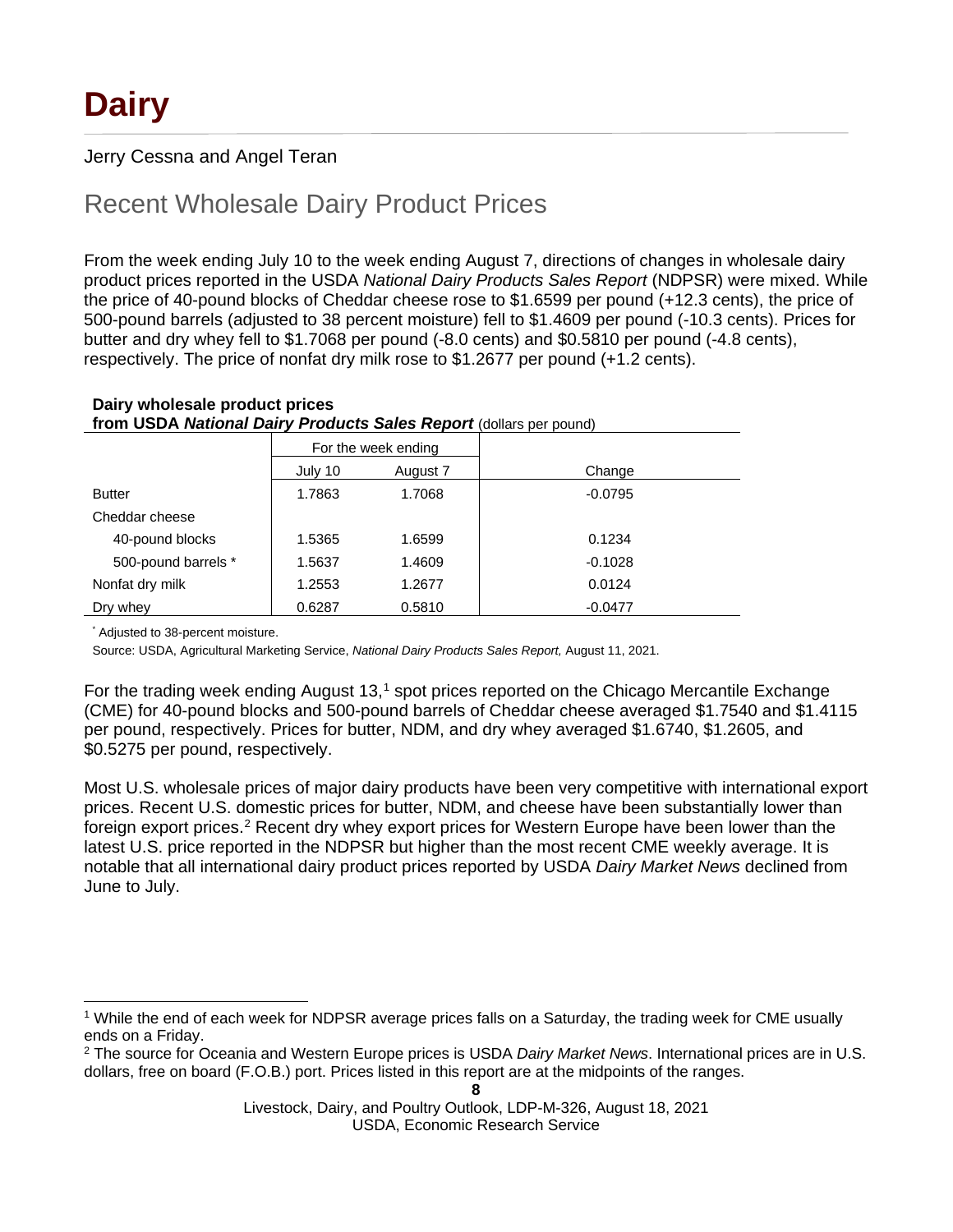|                   | .                     |      |      |         |
|-------------------|-----------------------|------|------|---------|
| Product           | Region                | June | July | Change  |
| <b>Butter</b>     | Oceania               | 2.12 | 2.04 | $-0.08$ |
|                   | <b>Western Europe</b> | 2.30 | 2.12 | $-0.18$ |
| Skim milk powder  | Oceania               | 1.57 | 1.44 | $-0.13$ |
|                   | <b>Western Europe</b> | 1.43 | 1.35 | $-0.08$ |
| Whole milk powder | Oceania               | 1.84 | 1.76 | $-0.08$ |
|                   | <b>Western Europe</b> | 1.78 | 1.71 | $-0.07$ |
| Cheese            | Oceania               | 1.97 | 1.89 | $-0.08$ |
| Drv whev          | <b>Western Europe</b> | 0.60 | 0.55 | $-0.05$ |
|                   |                       |      |      |         |

**International dairy product export price averages** (dollars per pound)

Source: USDA, Agricultural Marketing Service, *Dairy Market News* 2021 price averages.

# Recent Dairy Supply and Use Data

In the most recent *Milk Production* report, USDA National Agricultural Statistics Service (NASS) estimated that milk production totaled 18.955 billion pounds in June, 2.9 percent higher than June 2020. NASS revised its estimate for the average number of milk cows in May to 9.509 million head, 4,000 higher than reported the previous month. NASS estimated that milk cows averaged 9.508 million in June, 1,000 lower than May but 153,000 higher than June 2020. The decline in milk cow numbers from May to June this year was the first month-over-month decline since the decrease from May to June of 2020. Milk per cow averaged 1,994 pounds per head in June, an increase of 1.3 percent from June 2020.

Since the week ending June 26, 2021, weekly federally inspected dairy cow slaughter has averaged almost 5,000 higher than the corresponding weeks of 2020. While it appears that more milk cows have been leaving the U.S. milking herd than last year, more replacements may be entering the herd than last year. According to the recent NASS *Cattle* report, milk replacement heifers numbered 4.1 million head on July 1, 2021; this was 100,000 higher than July 1, 2020. The ratio of replacement heifers to milk cows was 0.432 as of July 1, 2021, compared to 0.428 of July 1 the previous year.

Unfavorable weather continues to be an issue for farmers in some parts of the country. According to the USDA *Drought Monitor*, 47 percent of the milk cow inventory, 37 percent of corn production, and 64 percent of alfalfa hay acreage were in areas experiencing drought as of August 3. For the week of July 26-30, USDA *Dairy Market News* reported that monsoon rains in the Southwest had alleviated some drought conditions but had also brought about some flash-flood situations, causing some delays in milk being picked up from dairy farms. Arizona contacts reported cow comfort issues due to heat, humidity, and muddy farm conditions. A press release on August 3 from California's State Water Resources Control Board stated that the Board had approved an emergency curtailment regulation for the Sacramento-San Joaquin Delta. Approximately 5,700 water-right holders in the Delta watershed could be ordered to curtail diversions as early as this month.

Dairy exports were strong in June, although they were down from May. On a milk-fat milk-equivalent basis, June dairy exports totaled 961 million pounds, 59 million pounds below May and 5 million pounds lower than June 2020. On a skim-solids milk-equivalent basis, June dairy exports totaled 4.514 million pounds, 365 million lower than May but 250 million higher than June 2020. Notably, exports of butter totaled 8.1 million pounds in June, declining from 10.9 million pounds in April and 9.7 million pounds in May. However, June butter exports were substantially higher than June 2020, when they totaled only 4.8 million pounds.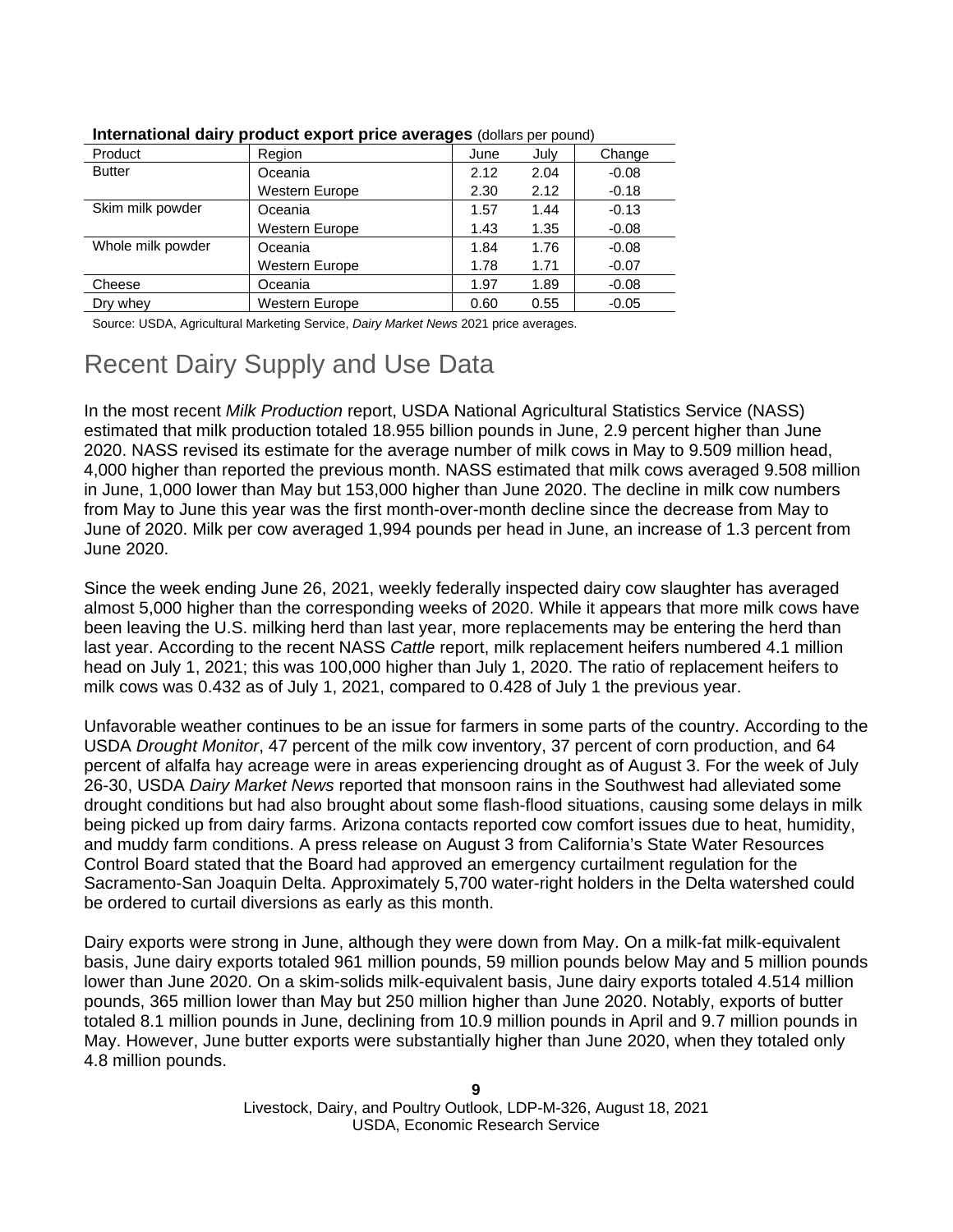In aggregate, dairy imports increased from May to June. On a milk-fat basis, they totaled 701 million pounds, 169 million higher than May but 55 million below June 2020. On a skim-solids basis, June imports totaled 545 million pounds, 46 million higher than May and 63 million higher than June 2020. Notably, imports of butter totaled 10.0 million pounds in June, 1.9 million higher than May but 2.1 million lower than June 2020. Imports of anhydrous milk fat and butteroil totaled 4.1 million pounds in June, 1.7 million higher than May but 4.0 million lower than June 2020. Imports of milk protein products<sup>[3](#page-9-0)</sup> in June totaled 25.9 million pounds, 2.1 million higher than May and 4.9 million higher than June 2020.

Domestic use in the second quarter of 2021 (2021-Q2) was relatively strong for some dairy products but weak for others. On a milk-fat basis, 2021-Q2 domestic use averaged 600 million pounds per day, 3.4 percent higher than 2020-Q2. On a skim-solids basis, domestic use averaged 493 million pounds per day, 0.3 percent lower than 2020-Q2.

Relatively high domestic use of cheese accounted for much of the year-over-year increase in domestic use on a milk-fat basis, with 2021-Q2 domestic use of American type and Other-than-American type cheese increasing by 10.8 percent and 5.4 percent, respectively. Stronger food service demand for cheese has likely contributed to the year-over-year increase in cheese sales. Butter domestic use for 2021-Q2 was down 8.3 percent from 2020-Q2. Strength in butter use in 2020-Q2 may have been due to increased demand for butter for baking purposes as U.S. residents consumed food at home. It is notable that domestic use of dry skim milk products has declined every quarter since 2020-Q2. As NDM prices trended upward over that time, sustained by strong exports, dry skim milk products likely became less attractive for domestic use. For the first 6 months of 2021, fluid beverage milk sales were down 5.1 percent from the first 6 months of 2020. Fluid milk sales were higher than usual during the stay-at-home months last year. Consumers tend to consume more fluid milk at home than away from home.

<span id="page-9-0"></span><sup>3</sup> Milk protein products include milk protein concentrate, milk protein isolate, and casein products.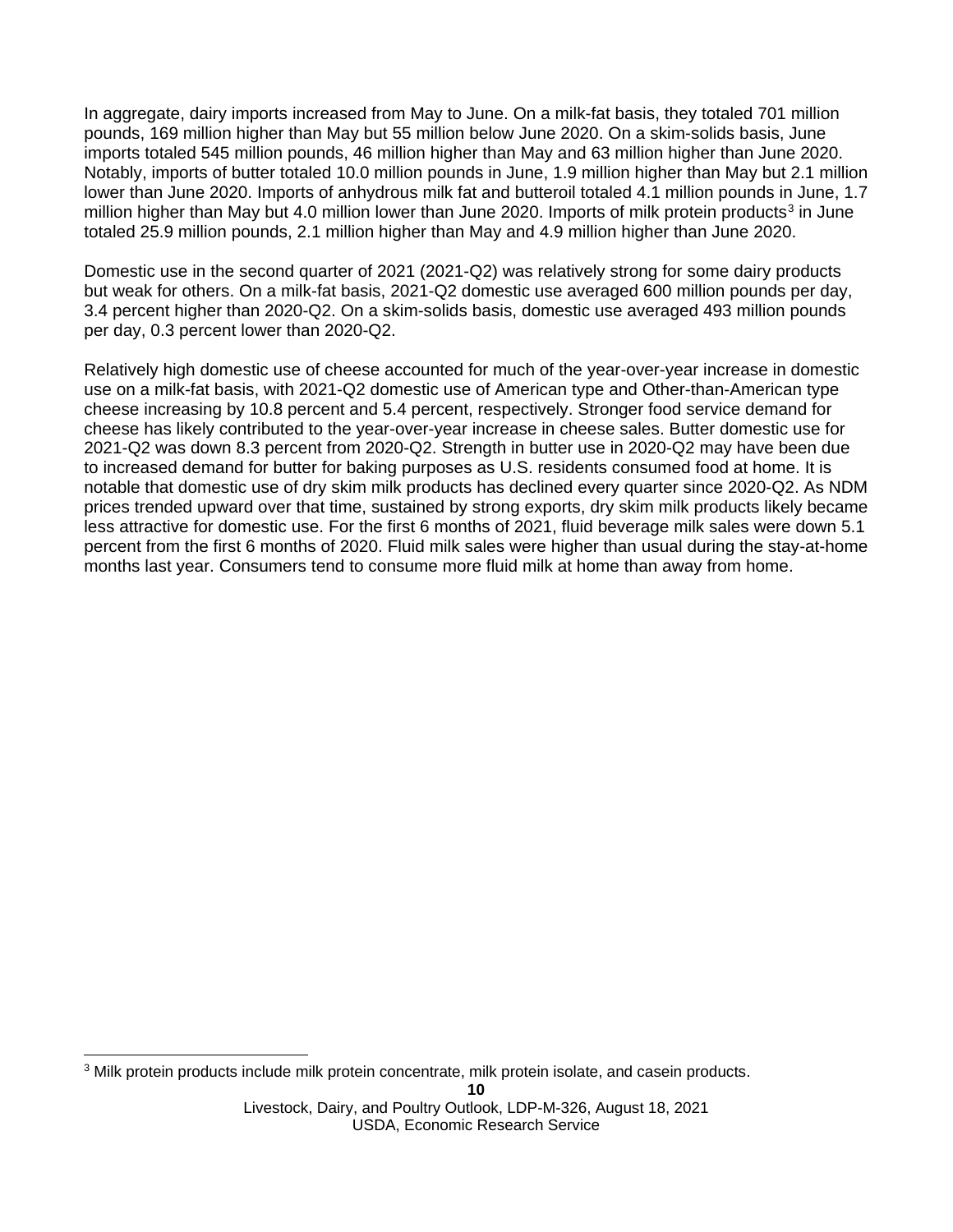#### **U.S. domestic use per day**









 $Q1$  = January to March.  $Q2$  = April to June.  $Q3$  = July to September.  $Q4$  = October to December.

Sources: USDA, National Agricultural Statistics Service; USDA, Foreign Agricultural Service; U.S. Department of Commerce, Bureau of the Census; and USDA, Economic Research Service calculations.

Dairy ending stocks for June were high. On a milk-fat basis, they totaled 20.032 billion pounds, surpassing the record high from the month before. On a skim-solids basis, June ending stocks totaled 12.006 billion pounds, 35 million lower than May, but 811 million higher than June 2020. Notably, butter stocks in cold storage at the end of June totaled 414.5 million pounds, 2.6 million higher than the end of May and 52.0 million higher than the end of June 2020.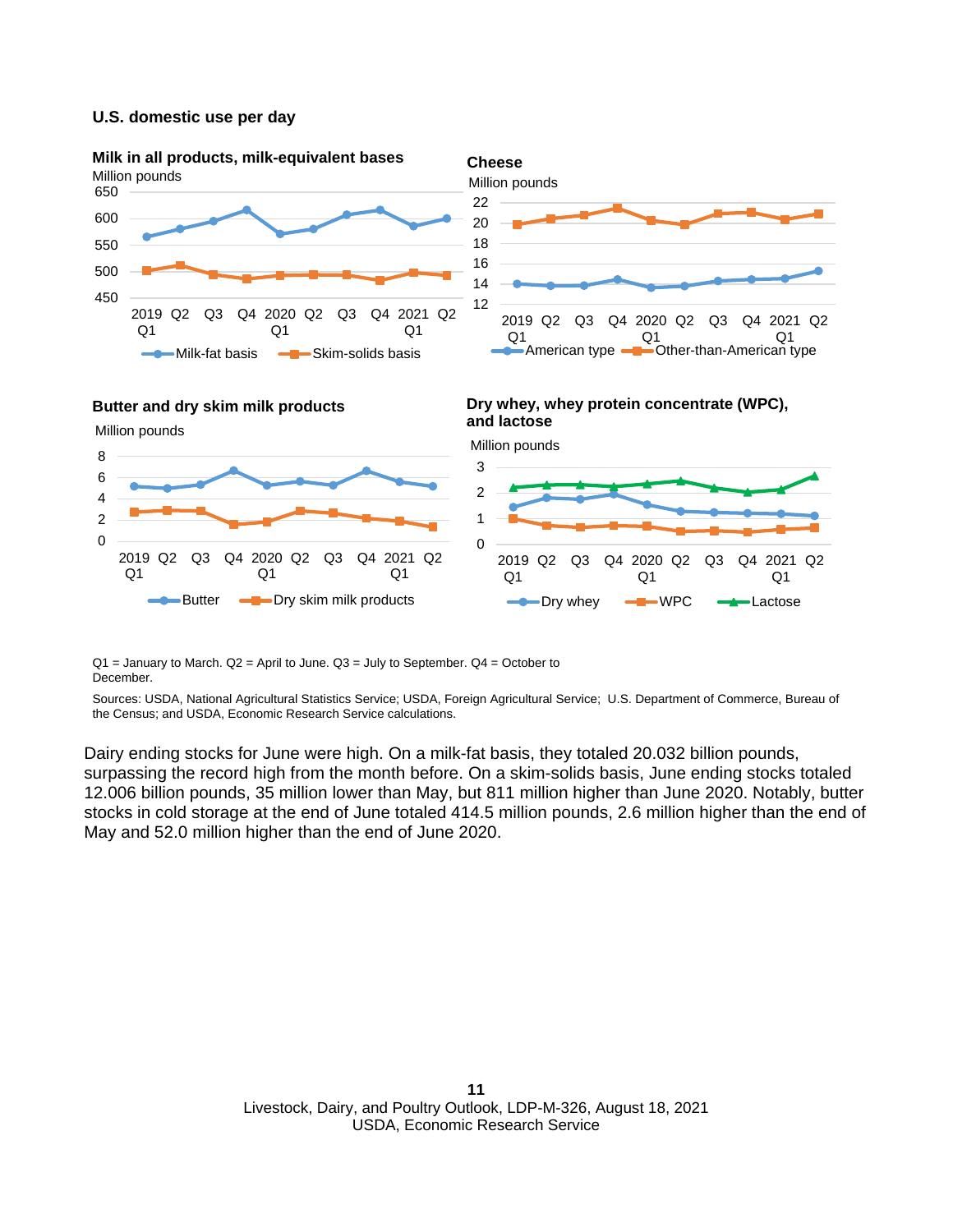#### **Butter ending stocks in cold storage**



### International Outlook for Dairy

The table below displays milk production projections for the United States from the August publication of the USDA *World Supply and Demand Estimates* report and projections for major foreign competitors from the July publication of *Dairy: World Markets and Trade*, by USDA, Foreign Agricultural Service (FAS). FAS projections have been converted from metric tons to billions of pounds. Milk production from the five top dairy exporters is projected to total 673.0 billion pounds in 2021, an increase of 1.3 percent from 2020. While milk production for the United States is expected to grow 2.2 percent from 2020 to 2021, growth rates for the European Union and New Zealand are forecast at 0.6 percent and 1.9 percent, respectively.

|                      | 2020  | 2021 forecast | Year-over-<br>year percent<br>change |
|----------------------|-------|---------------|--------------------------------------|
| Argentina            | 25.1  | 25.8          | 2.8                                  |
| Australia            | 20.1  | 20.3          | 1.0                                  |
| European Union*      | 347.2 | 349.4         | 0.6                                  |
| New Zealand          | 48.5  | 49.4          | 1.9                                  |
| <b>United States</b> | 223.2 | 228.1         | 2.2                                  |
| Major exporter total | 664.1 | 673.0         | 1.3                                  |

#### **Milk production of major dairy exporters (billions of pounds)**

\* To maintain data consistency, the estimates for the European Union (EU) include the United Kingdom even though it is no longer part of the EU.

Sources: USDA, Foreign Agricultural Service and USDA, *World Agricultural Supply and Demand Estimates*.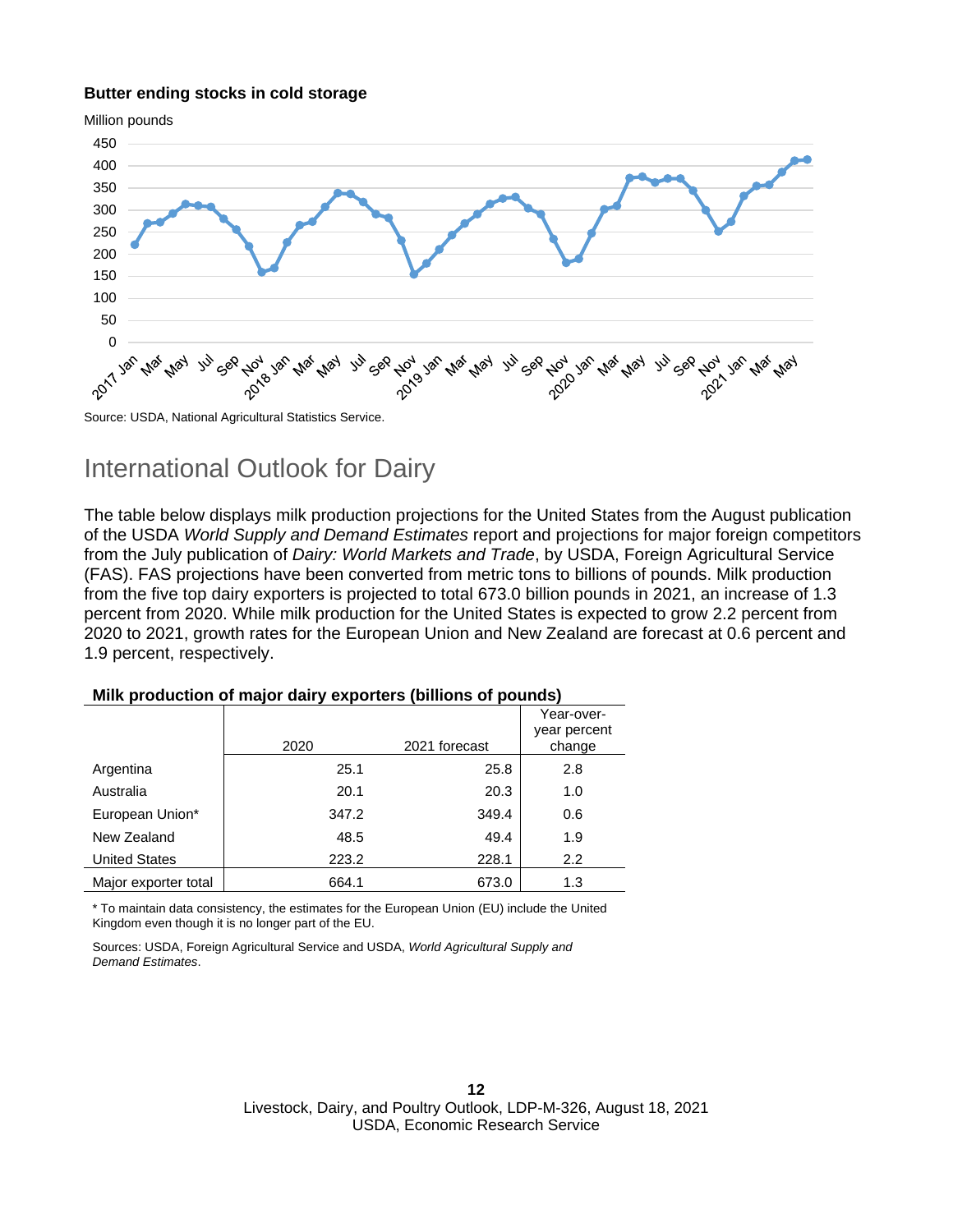Global dairy prices are relatively strong, in large part, due to the strong import demand from China. According to the FAS report, from January to May of this year, China's dairy imports totaled \$6.4 billion, an increase of nearly 17 percent from January to May of 2020.

# Outlook for Feed Prices

The 2021/22 corn price projection is \$5.75 per bushel, 15 cents higher than last month's forecast. The 2021/22 price projection for soybean meal is \$385 per short ton, \$10 lower than last month's forecast.[4](#page-12-0) For more information, see *Feed Outlook,* published by USDA, Economic Research Service. The alfalfa hay price in June was \$199 per short ton, \$5 higher than May and \$20 higher than June 2020. The 5- State weighted-average price for premium alfalfa hay in June was \$230 per short ton, \$4 higher than May and \$29 higher than June 2020.

### Dairy Forecasts for 2021

The milk production forecast for 2021 is 228.1 billion pounds, 0.1 billion less than last month's forecast. The lower milk production forecast is a result of NASS revisions for the first half of the year and a lower forecast for milk cow numbers in the third quarter (5,000 lower than last month's forecast). However, rounded annual forecasts for the average number of milk cows (9,500 million head) and milk per cow (24,020 pounds per head) are unchanged from last month's forecasts.

The forecast for 2021 dairy exports on a milk-fat basis is 11.0 billion pounds, down 0.1 billion from the previous month's projection due to lower anticipated exports of butter. On a skim-solids basis, 2021 exports are forecast at 51.5 billion pounds, 0.2 billion higher than forecast last month due to higher anticipated exports for whey products and lactose.

Due to higher-than-anticipated imports of butter, butterfat products, and cheese, the projection for 2021 imports on a milk-fat basis is 6.6 billion pounds, 0.4 billion higher than last month's forecast. On a skimsolids basis, the projection for imports is 5.8 billion pounds, 0.2 billion higher than projected last month, due to higher expected imports of milk protein products.

Domestic commercial use forecasts for 2021 are lower than projected last month. On a milk-fat basis, the annual forecast for 2021 domestic commercial use is 222.2 billion pounds, 0.6 billion lower than last month's forecast. The domestic use forecast on a skim-solids basis for 2021 is 181.1 billion pounds, 0.1 billion lower than last month's forecast.

The forecast for 2021 ending stocks is raised to 16.0 billion pounds on a milk-fat basis (+0.8 billion) due to expectations of higher imports, lower exports, and lower domestic use. On a skim solid basis, the 2021 forecast for ending stocks is raised to 11.2 billion pounds (+0.1 billion) as higher expected imports and lower expected domestic use offset higher expected exports.

Based on relatively low wholesale domestic prices for most dairy products in recent weeks, recent downward trends in international prices, lower expected domestic demand, high stock levels, and higher expected imports, wholesale price forecasts for dairy products have been lowered for 2021. Price forecasts for cheese, butter, NDM, and dry whey are \$1.635 (-2.0 cents), \$1.645 (-4.5 cents), \$1.205 (-0.5 cents), and \$0.555 (-1.5 cents) per pound, respectively.

<span id="page-12-0"></span><sup>4</sup> The marketing year begins September 1 for corn and October 1 for soybean meal.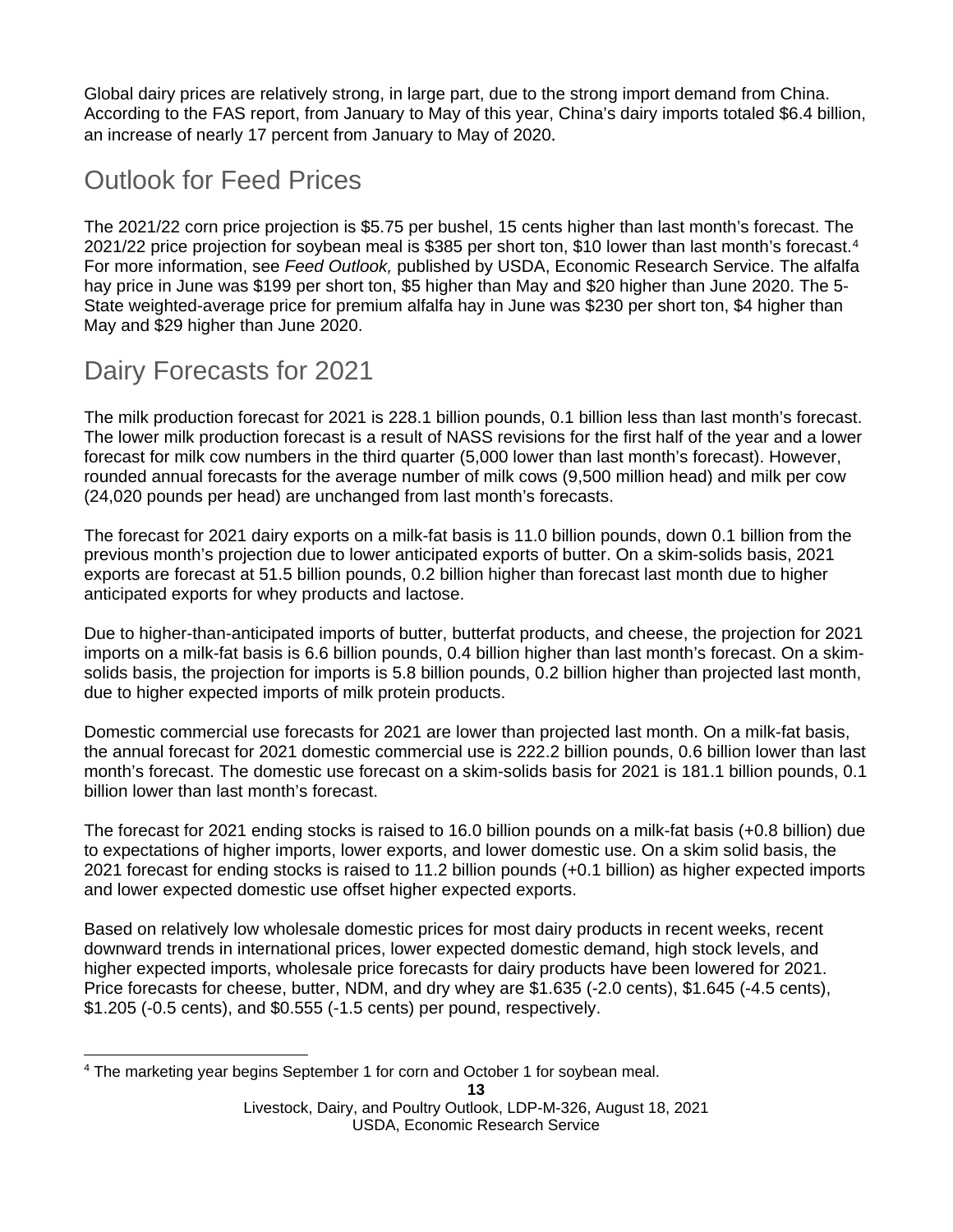With lower estimated wholesale prices for cheese and dry whey, the Class III milk price forecast for 2021 is \$16.55 per hundredweight (cwt), \$0.25 lower than the previous month's forecast. Due to lower butter and NDM price forecasts, the Class IV milk price projection is \$15.15 per cwt, \$0.25 lower than last month's forecast. The all-milk price forecast for 2021 is \$17.95 per cwt, a decrease of \$0.35 from last month's forecast.

## Dairy Forecasts for 2022

Changes in milk cow numbers usually respond to prices with a lag of several months. With higher expected feed prices and lower expected milk prices for the remainder of 2021 and throughout 2022, the forecast for the average number of milk cows in 2022 has been lowered to 9,500 million head, 15,000 head down from last month's forecast. The forecast for milk per cow is 24,335 pounds, unchanged from last month's forecast. The projection for 2022 milk production has been adjusted to 231.2 billion pounds, 0.4 billion lower than last month's forecast, but 3.1 billion pounds higher than 2021.

On a milk-fat basis, the export forecast for 2022 is 10.6 billion pounds, 0.3 billion higher than last month's forecast, as competitive domestic prices are expected to result in higher butter exports. On a skim-solids basis, 2022 dairy exports are projected to total 51.3 billion pounds, unchanged from last month's forecast.

Dairy imports for 2022 on a milk-fat basis are projected to total 6.6 billion pounds, 0.4 million pounds higher than last month's forecast, due to higher expected imports of butter and butterfat products and cheese. On a skim-solids basis, 2022 imports are estimated at 5.5 billion pounds, unchanged from last month's forecast.

On a milk-fat basis, the domestic use forecast for 2022 is 226.6 billion pounds, 0.2 billion higher than the previous forecast as lower expected prices should result in greater domestic use of cheese, butter, and butterfat products. On a skim-solids basis, the forecast for domestic use is 184.2 billion pounds, 0.5 billion lower than last month's forecast, as relatively low demand for dry skim milk products is expected to continue in 2022.

Ending stock forecasts for 2022 have been raised. On a milk-fat basis, the forecast for ending stocks has been increased to 15.5 billion pounds (+0.3 billion) as projections for higher beginning stocks and higher imports more than offset projections for lower milk supply, higher expected exports, and higher domestic use. On a skim-solids basis, the forecast for ending stocks has been raised to 11.4 billion pounds, due to projections of higher beginning stocks, higher imports, and lower domestic use more than offsetting a lower projection for milk production.

Dairy product price forecasts for 2022 have been lowered due to high beginning stock levels and expectations of relatively soft domestic demand. Wholesale price forecasts for Cheddar cheese, butter, NDM, and dry whey are lowered from last month's projections to \$1.630 (-5.0 cents), \$1.660 (-9.0 cents), \$ 1.210 (-1.0 cent) and \$0.500 (-1.0 cent), respectively.

With lower estimated wholesale prices for cheese and dry whey, the Class III milk price forecast for 2022 is \$16.15 per cwt, \$0.60 lower than the previous month's forecast. Due to lower butter and NDM price forecasts, the Class IV milk price projection for 2022 is \$15.30 per cwt, \$0.45 lower than last month's forecast. The all-milk price forecast for 2022 is \$17.85 per cwt, a decrease of \$0.65 from last month's forecast.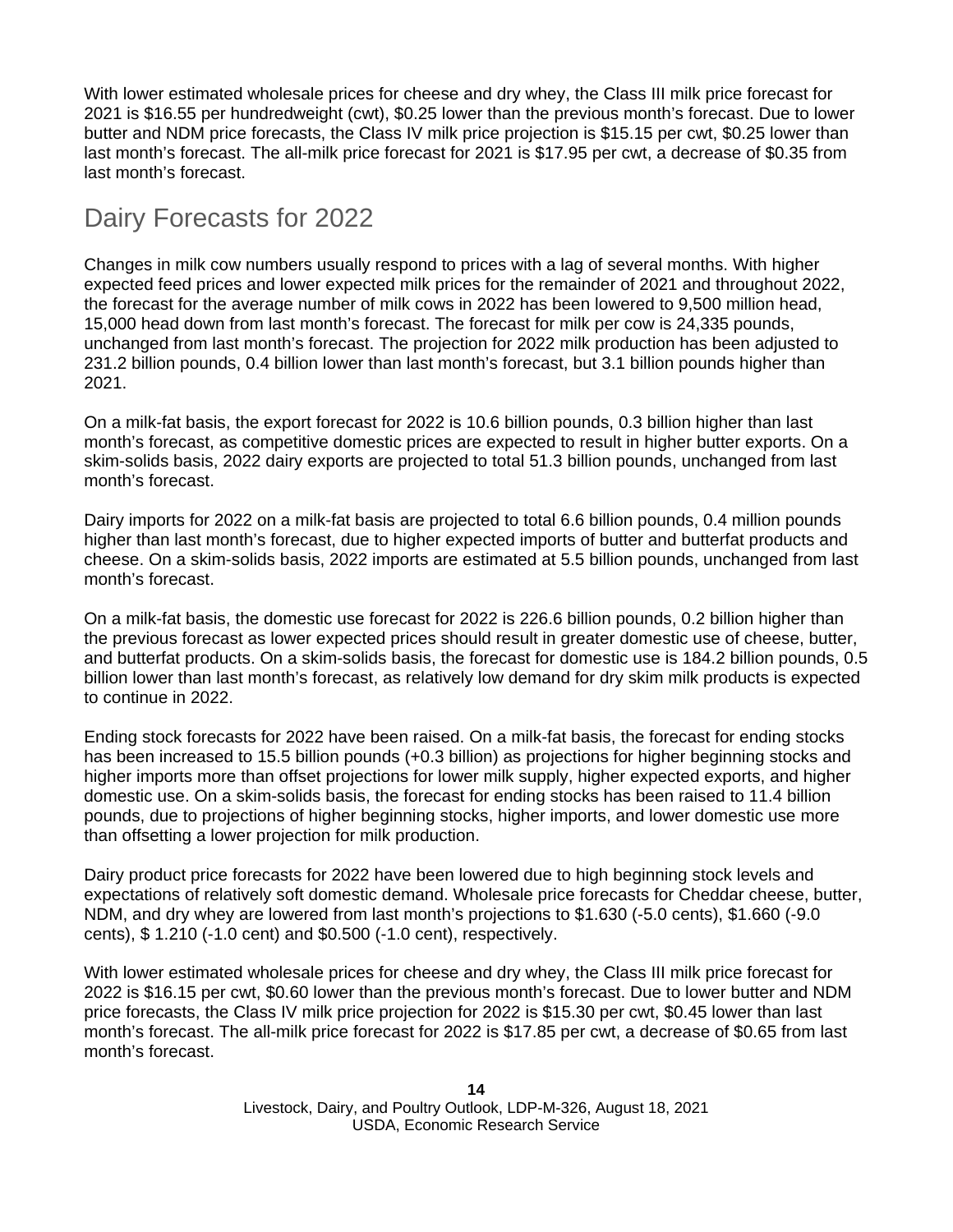# **Pork/Hogs**

### Mildred Haley

## Processor Margins Widen Through July and Into August

USDA federally inspected (FI) hog slaughter in July was about 9.7 million head. When adjusted for one less slaughter day in July compared to July 2020, FI hog slaughter was almost 9 percent lower than a year ago, much lower than that suggested by the applicable June 1 *Quarterly Hogs and Pigs* weight class categories. While year-earlier COVID-related market turbulence makes year-to-year market hog price comparisons questionable, it is notable that in late June—week 25 in the figure below—pork processors' gross margin declined to about \$4.50 per hog. By the end of July—week 30—processor margins had turned around, achieving about \$43 per hog. Low margins moving into July likely prompted processors to decrease demand for hogs. They appear to have done this by reducing Saturday slaughter numbers, bidding less aggressively on spot hogs in July, and slaughtering processor-owned hogs at lighter weights to fill customer orders. These measures taken together likely moderated hog prices, supported wholesale pork prices and bolstered processor margins in late July.



#### **Weekly estimated gross pork processor margin, drop value included**

\*3-yr. avg.= 2017-2019. Source: USDA, Economic Research Service calculations with USDA, Agricultural Marketing Service data.

Federally inspected hog slaughter data shows that processors reduced Saturday slaughter numbers significantly in July compared with July Saturday slaughter numbers in past years. This year, July Saturday slaughter for weeks 26-30 averaged about 25.7 thousand head. For July 2019, Saturday slaughter numbers averaged 62.3 thousand head, for 2018, 79.8 thousand head, and for 2017, 73.1 thousand head. Lower Saturday slaughters this year likely reduced demand for hogs and contributed to lower hog prices. On the product side of the equation, lower Saturday slaughters reduce pork production, tightening supplies of pork products, and contribute to higher pork prices. Both of these price dynamics strengthen processor margins.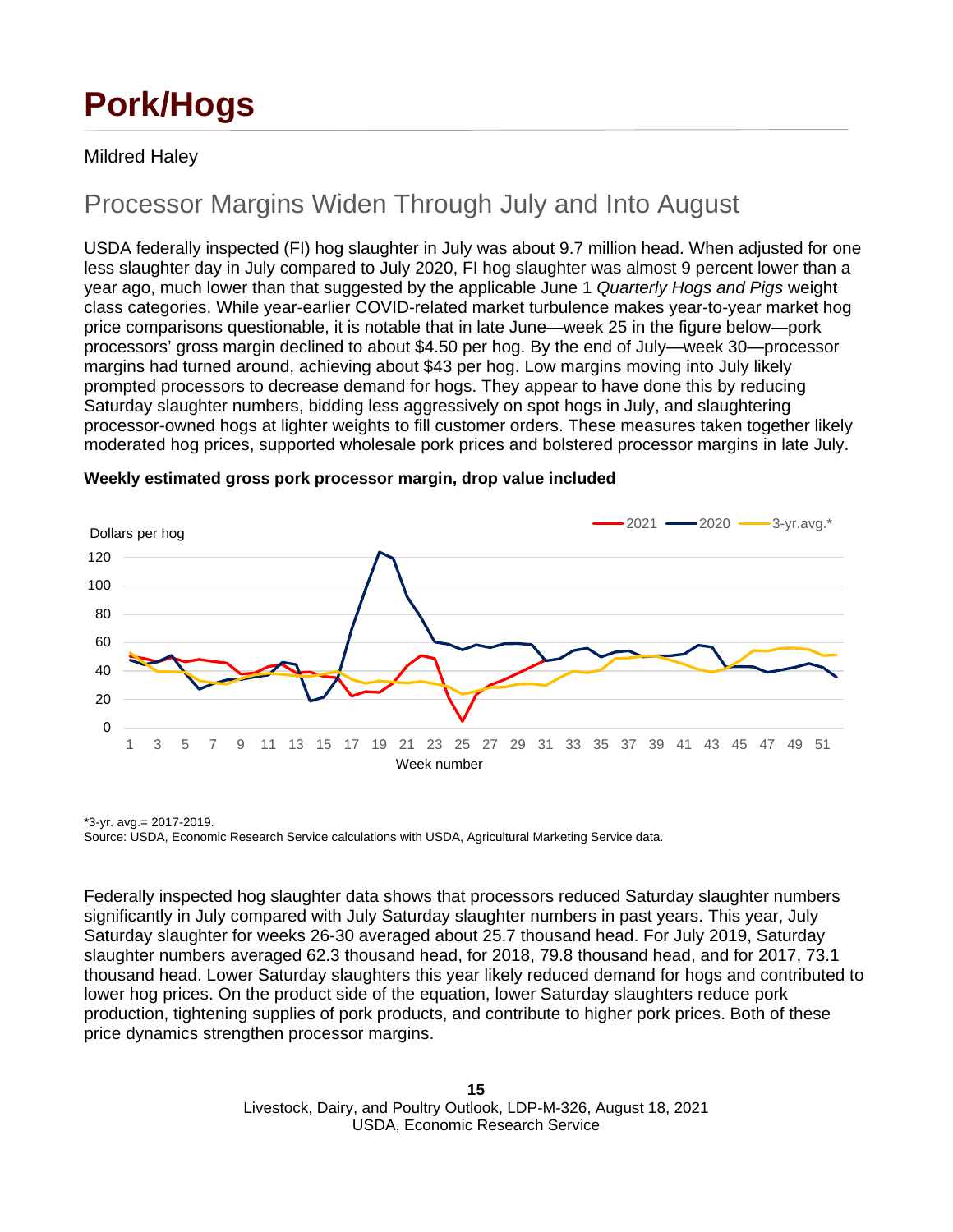#### **Saturday hog slaughter in July: 2021, 2019, 2018, and 2017**



Source: USDA, Agricultural Marketing Service.

USDA price data for negotiated (spot) hogs suggests that weak margins may have caused processors to bid less aggressively for spot hogs, particularly in late July. The July data show that spot prices peaked at \$115.80 per cwt in week 28 (ending July 16) and declined to \$107.59 per cwt by week 30 (ending July 30). It is notable that spot hog prices had not been below the base hog cost (51-52 percent lean) for more than a day or 2 since early in the first quarter of 2021, when the base cost averaged less than 2/3 of its (live equivalent) July average of \$81.03 per cwt. Lower negotiated prices are important to the individual processor who buys spot hogs, but lower spot prices are also important industry-wide because they often function as a base from which hogs are priced in contracts and other purchase agreements.



#### **Weekly hog prices: Negotiated Carcass and National Base cost 51-52 percent lean**

Source: USDA, Agricultural Marketing Service.

USDA Mandatory Price reporting (MPR) system hog slaughter data for July—the MPR system comprises producer-sold hogs (all purchase types), packer-sold hogs (all purchase types), and packerowned hogs—shows that of all MPR hogs slaughtered in July 2021, packer-owned hogs accounted for a greater share in July 2021 than a year earlier and in 2019. In July 2021, packer-owned hogs accounted for about 38 percent of the July MPR hogs, compared with about 35 percent shares in July 2020 and 2019. A larger share of packer-owned hogs in the slaughter mix suggests that processors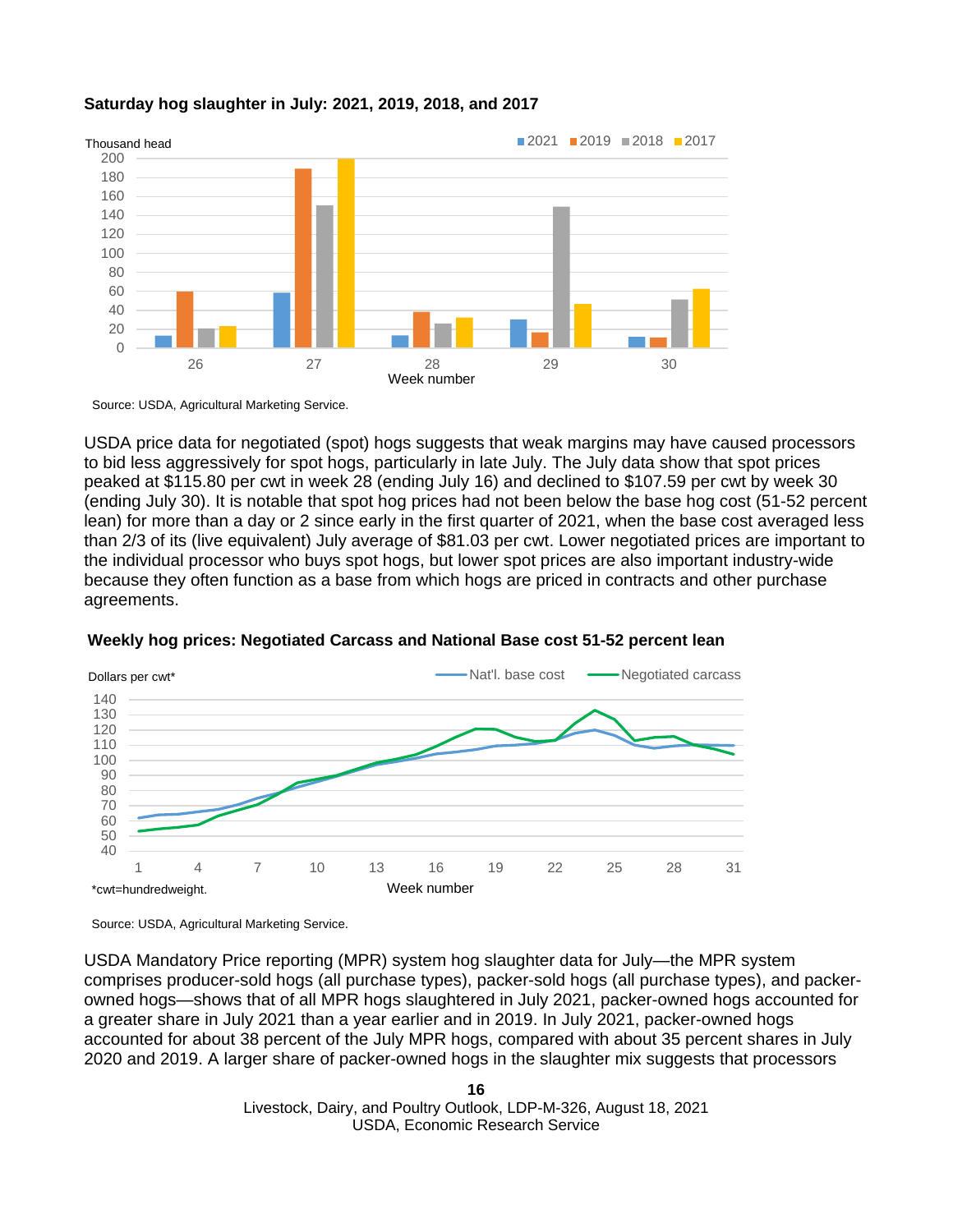may have faced hog availability problems at prices that did not conform with margin goals. MPR data also show accelerating declines in live weights of July 2021 packer-owned hogs. Lower weights suggest that packers may have pulled ahead hogs in July. Processors' decision to slaughter their own hogs at lower weights may have allowed them to fill customer orders without reducing processing margins by bidding up hog prices.



### **2021 Weekly live hog weights**

Source: USDA, Agricultural Marketing Service.

# Pork Production Trimmed in Line With Lower Expected Slaughter Numbers

Pork production for the second half of 2021 and the first quarter of 2022 was revised lower to reflect expectations for slightly lower slaughter numbers. Production in the third quarter of this year is expected to be about 6.6 billion pounds, roughly 255 million pounds less than forecast last month, and consistent with lower slaughter numbers in July and August. This revised third-quarter pork production would be about 6 percent lower than same-period pork production last year. Fourth-quarter 2021 pork production is expected to be about 7.2 billion pounds, about 65 million pounds lower than last month, and over 3 percent lower than year-earlier production.

With the exception of the third-quarter 2021 hog price, price forecasts are unchanged from last month. The average prices of third-quarter live equivalent 51-52 percent lean hogs are expected to average \$78 per cwt, an increase from last month's forecast of \$77 per cwt. The fourth-quarter 2021 hog price forecast is unchanged at \$64 per cwt. First-quarter and second-quarter 2022 price forecasts are also unchanged at \$60 and \$61 per cwt, respectively.

### U.S. Pork Export Forecasts Reduced, Primarily on Lower Expectations for Shipments to China

U.S. pork exports in June were 564 million pounds, over 9 percent greater than a year earlier. Shipments to Mexico and Japan combined accounted for almost half of U.S. pork exports in June. Exports to China\Hong Kong were 91 million pounds, about 48 percent below shipments a year ago. June exports to the 10 largest foreign destinations for U.S. exported pork are summarized in the table below.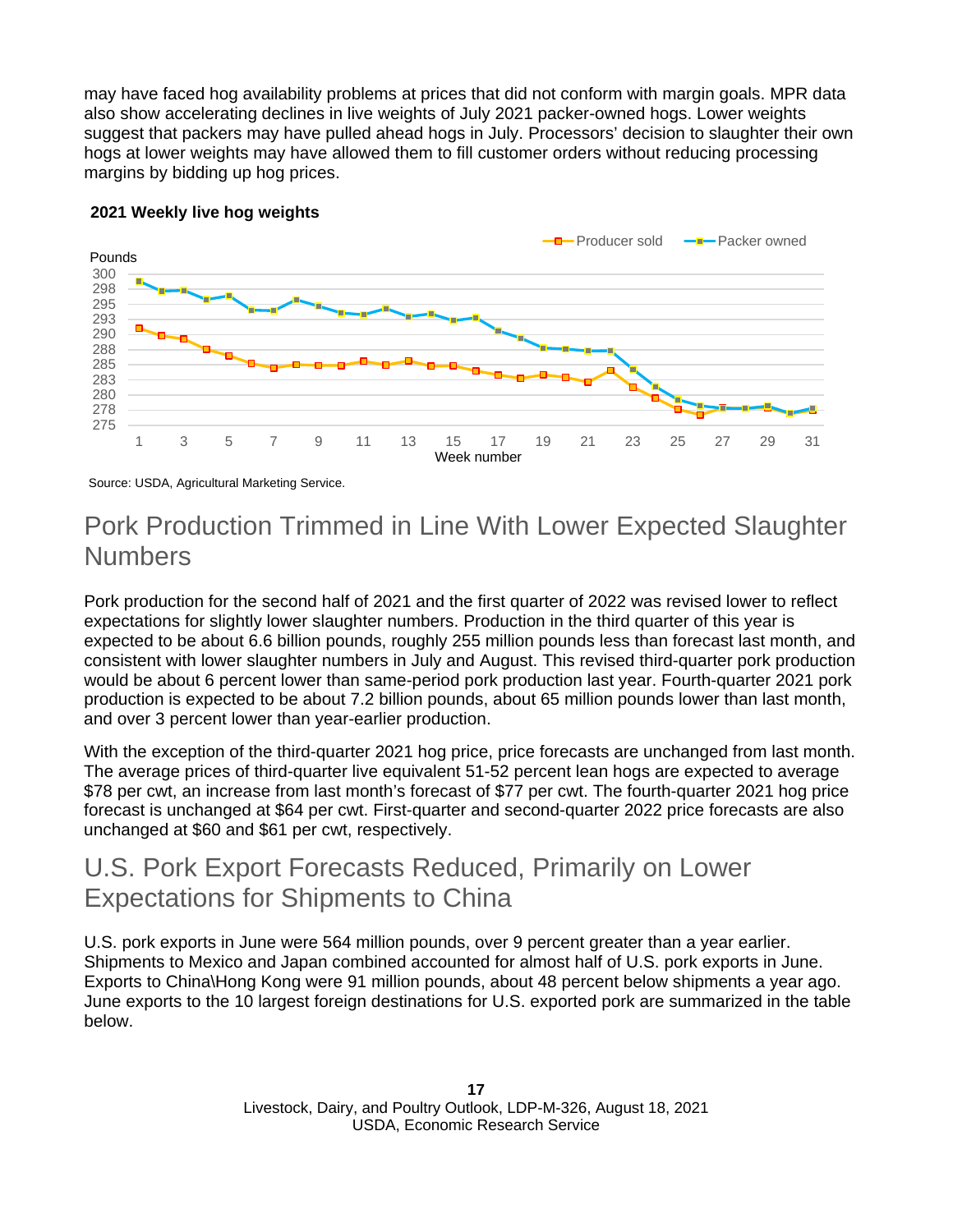| U.S. pork exports: Volumes and export shares of the 10 largest foreign |                  |                  |                |                  |                  |  |  |  |  |
|------------------------------------------------------------------------|------------------|------------------|----------------|------------------|------------------|--|--|--|--|
| destinations in June 2020 and 2021                                     |                  |                  |                |                  |                  |  |  |  |  |
|                                                                        |                  |                  |                |                  |                  |  |  |  |  |
| Country                                                                | <b>Exports</b>   |                  | Percent change | Export share     | Export share     |  |  |  |  |
|                                                                        | <b>June 2020</b> | <b>June 2021</b> | (2021/2020)    | <b>June 2020</b> | <b>June 2021</b> |  |  |  |  |
|                                                                        | (Million pounds) | (Million pounds) |                | Percent          | Percent          |  |  |  |  |
|                                                                        |                  |                  |                |                  |                  |  |  |  |  |
| World<br>515                                                           |                  | 564              | 9.5            |                  |                  |  |  |  |  |
|                                                                        |                  |                  |                |                  |                  |  |  |  |  |
| Mexico                                                                 | 109              | 167              | 52.5           | 21               | 30               |  |  |  |  |
| Japan                                                                  | 75               | 103              | 37.5           | 15               | 18               |  |  |  |  |
| China\Hong Kong                                                        | 175              | 91               | $-48.1$        | 34               | 16               |  |  |  |  |
| South Korea                                                            | 34               | 45               | 30.8           | $\overline{7}$   | 8                |  |  |  |  |
| Canada                                                                 | 43               | 42               | $-1.8$         | 8                | 7                |  |  |  |  |
| Philippines                                                            | 9                | 23               | 164.9          | $\overline{2}$   | $\overline{4}$   |  |  |  |  |
| Colombia                                                               | 8                | 17               | 105.1          | $\overline{2}$   | 3                |  |  |  |  |
| Australia                                                              | 13               | 16               | 25.2           | $\overline{2}$   | 3                |  |  |  |  |
| Honduras                                                               | 9                | 12               | 37.1           | $\overline{2}$   | $\overline{2}$   |  |  |  |  |
| Dominican Republic                                                     | 8                | 10               | 19.5           | $\overline{2}$   | $\overline{2}$   |  |  |  |  |

Source: USDA, Economic Research Service.

## China's Ongoing Rebound From African Swine Fever Prompts U.S. Export Reductions

The United States' recent lower exports to China\Hong Kong follow China's increasing domestic pork production, and together with lower pork prices reflect the ongoing rebound from African Swine Fever  $(ASF)^5$  $(ASF)^5$ . ASF is a virus lethal to swine, for which there currently exists no reliable vaccine or cure. Effective biosecurity remains the sole means of producing pork in an ASF endemic environment.

For 2021, total U.S. pork exports are lowered 144 million pounds, from 7.55 billion pounds, to 7.41 billion. This volume is about 1.8 percent higher than 2020's total. Exports in the second quarter of this year totaled about 1.9 billion pounds, almost 8 percent higher than a year ago. Third-quarter exports are expected to be about 1.63 billion pounds, slightly below a year ago. Fourth-quarter exports are forecast at 1.95 billion pounds, almost 5 percent above same-period shipments a year ago.

For 2022, exports are expected to total 7.3 billion pounds, about 1.5 percent lower than 2021's total. For the first quarter exports are expected to be 1.85 billion pounds, 4 percent below first-quarter 2021. The second-quarter 2022 forecast is also 1.85 billion pounds, about 3 percent below second-quarter 2021.

Lower forecasts for U.S. pork exports in the second half of 2021 and through 2022 primarily reflect lower shipments to China\Hong Kong as enhanced biosecurity in newly constructed production facilities improves prospects for higher pork production in China. Furthermore, high U.S. prices and a tariff rate disadvantage will leave the United States less competitive as Chinese import demand eases. As China demands less pork from major exporting countries such as the European Union, Canada, Brazil, and Mexico, U.S. pork will compete with pork from these countries for shares of markets in other pork

<span id="page-17-0"></span><sup>5</sup> Production increases appear to have often been, in part, attributable to panic selling; i.e., producers slaughtering hogs to protect margins in anticipation of further price declines.

Livestock, Dairy, and Poultry Outlook, LDP-M-326, August 18, 2021 USDA, Economic Research Service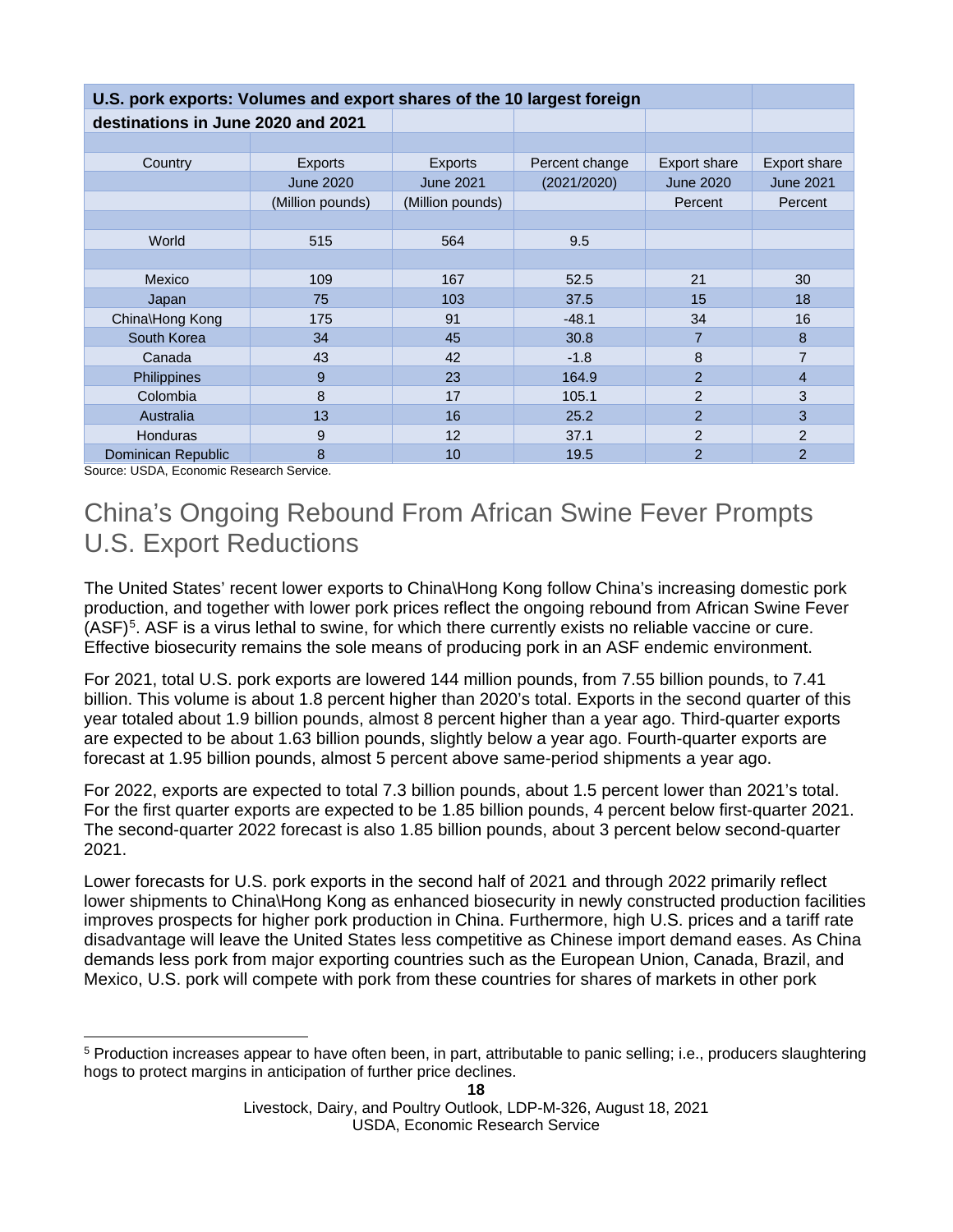importing countries in Asia, North and South America, and the Caribbean. U.S. pork is expected to capture market share in these countries to offset part of the share it loses in China.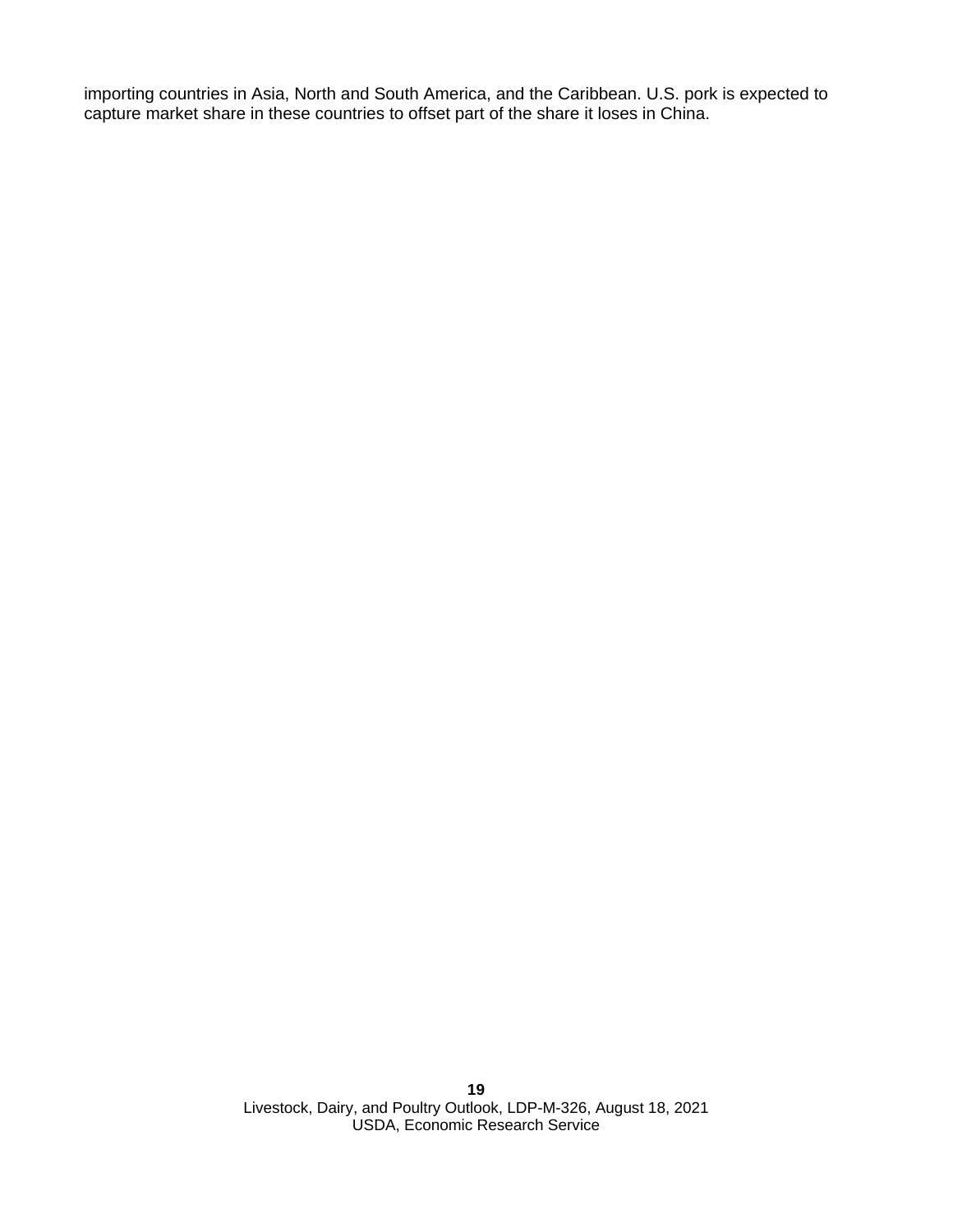# **Poultry**

### Grace Grossen and Adriana Valcu-Lisman

### Broiler Production Revised Down

June broiler production was slightly higher than expected at 3.913 billion pounds, an increase of 3.5 percent from June of last year. Second-quarter production totaled 11.221 billion pounds. Weekly broiler chicks placed have been below both 2019 and 2020 levels in most weeks since mid-June. The placement data indicate how many birds will be available for slaughter about 7 weeks later. In the week ending August 7th, placements were 2 percent below the same week in 2019. Production forecasts for the third and fourth quarters of 2021 were revised down to 11.40 billion pounds and 11.22 billion pounds, respectively. This brings the 2021 annual forecast to 44.734 billion pounds, an increase of less than half a percent over 2020. The 2022 production forecast is unchanged at 45.3 billion pounds, an increase of 1 percent over the 2021 forecast.



#### **Weekly broiler chicken placements**

Source: USDA, National Agricultural Statistics Service.

### Strong Second Quarter for Broiler Exports

Broiler exports in June totaled 649 million pounds, down from May but a 16 percent increase over last June. Thanks to a strong second quarter, exports in the first half of 2021 were 6 percent above the same period in 2020. Export forecasts in the third and fourth quarters are unchanged at 1.815 billion pounds and 1.890 billion pounds, respectively, as the rate of exports in May and June is not expected to be sustained, especially as total 2021 production is forecast to grow by less than half a percent from 2020. The 2022 export forecast is unchanged at 7.45 billion pounds, a decrease of 1 percent from the 2021 forecast.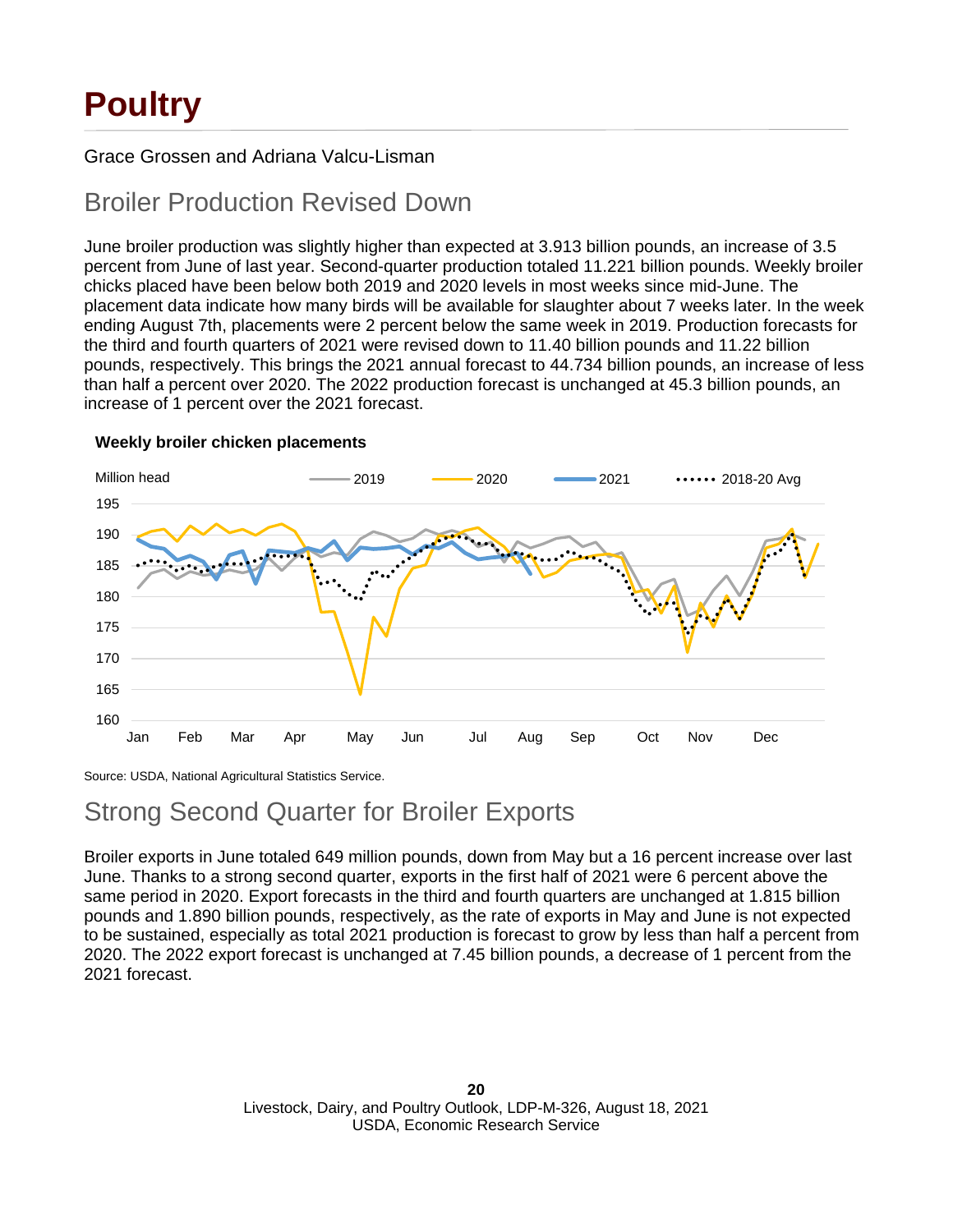

Note: CWE = Carcass Weight Equivalent

Source: USDA, Economic Research Service, Livestock and Meat International Trade Data.

# Broiler Prices Adjusted Up in Second Half of 2021

Weekly wholesale broiler prices have stayed above 100 cents per pound since late-April, ending the first week of August at 104.98 cents. July prices averaged 105.5 cents per pound, 17.31 cents above July of 2019. Wholesale prices for high-demand parts like wings and breasts remain high. While monthly boneless/skinless breast prices have come down from a peak in May, July prices were still 67 cents above the same month last year. July average wholesale wing prices were above 3 dollars a pound for the third consecutive month. A seasonal decline in whole broiler prices is still expected in the second half of the year, but based on current price levels, third- and fourth-quarter price forecasts were increased to 99 and 89 cents per pound, respectively. The 2022 price forecast is unchanged at 93 cents per pound.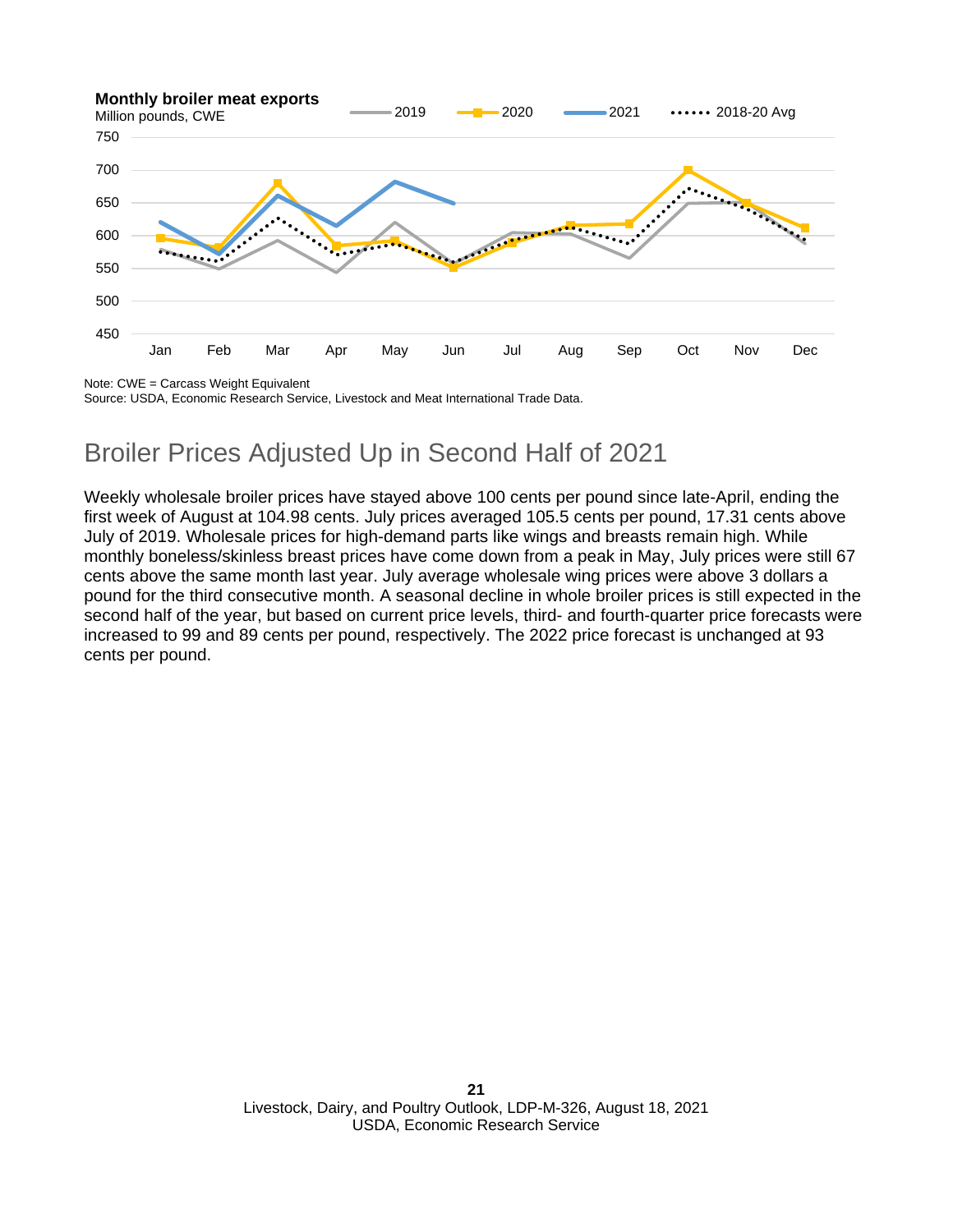

**Monthly national composite whole broiler prices**

Source: USDA, Agricultural Marketing Service.

### Smaller but More Productive Layer Flock Keeps Table Egg Production Unchanged

June table egg production was 647.1 million dozen, a 2-percent year-over-year increase. This was due to a 2.5-percent year-over-year increase in the lay rate that compensated for a 0.7-percent decrease in the size of the layer flock.

Total table egg production in the first 6 months of the year was 3,976.8 million dozen, fractionally lower than in 2020 and about 3 percent lower than 2019 production over the same period. Although first-half 2020 and 2021 table egg production numbers are similar, the 2021 monthly average size of the layer flock was 1.7 percent lower than in 2020. The 2021 decrease was compensated by an increase in the average lay rate of a similar magnitude. Going forward, given the smaller but more productive layer flock, egg production in the second half of the year is expected to be 4,090 million dozen, 0.71 percent higher than production in the same period of 2020.

### Mid-Summer Table Egg Retail Demand Points to Stronger Wholesale Table Egg Prices; Forecast Revised Up

July wholesale table egg prices (New York, Grade A Large) averaged 105.9 cents per dozen, a 24.6 percent year-over-year increase. The retail demand for table eggs was counter-seasonally stronger in July, when the summer-related activities usually depress the demand (see chart). The strength in demand is expected to continue through the second half of August and early September as schools return to the fall schedule. Given the current expectations for demand and prospects for production, the third- and fourth- quarter wholesale table egg price forecasts were revised up 7 cents and 2 cents,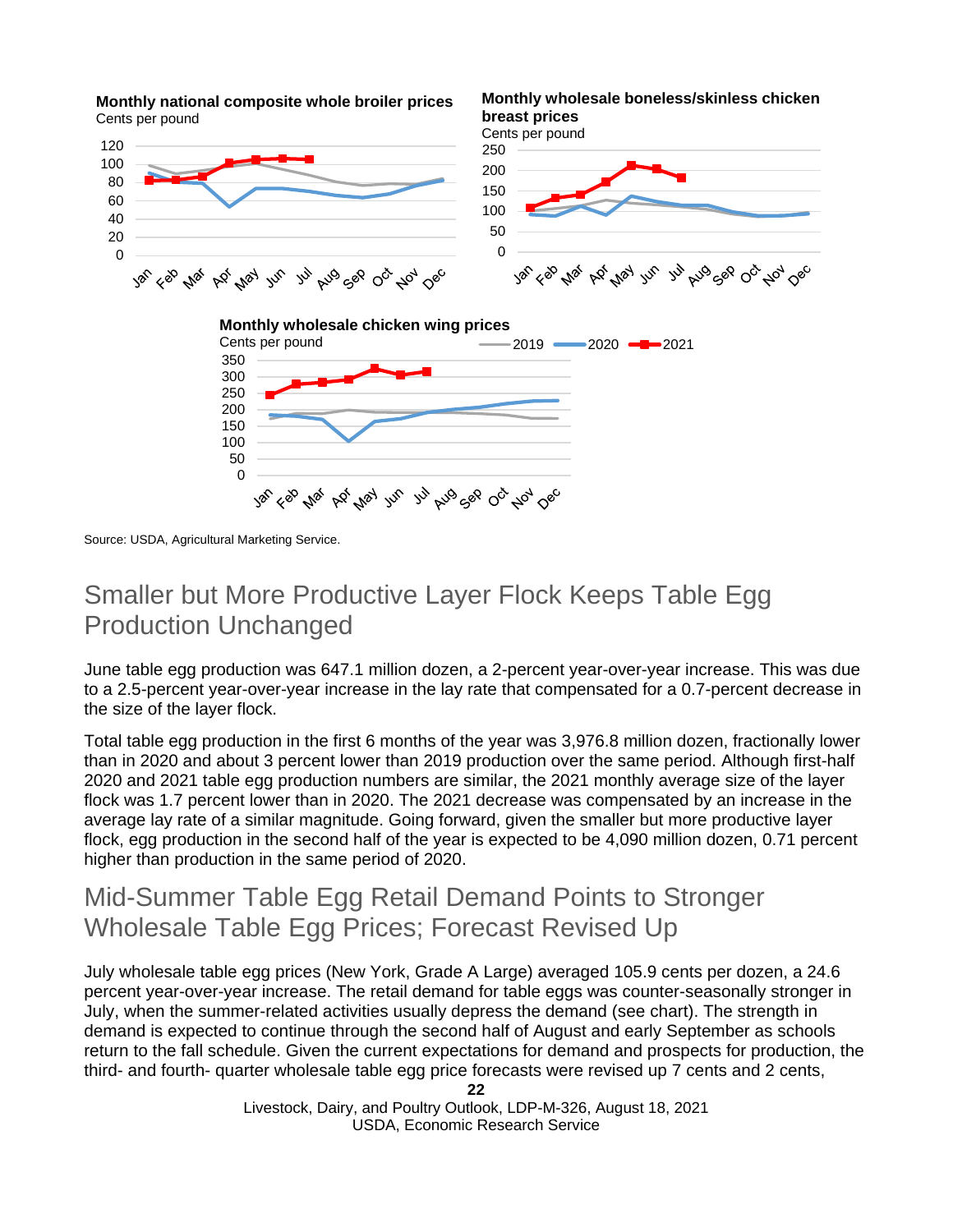respectively. The 2021 average wholesale New York, Grade A large table egg prices are forecast at 112.8 cents per dozen, almost unchanged from a year ago.



### **Monthly average midpoint prices for New York eggs (wholesale,**

Source: USDA, Economic Research Service using data from USDA, Agricultural Marketing Service.

#### **Monthly average national retail purchases using weekly data**



Source: USDA, Economic Research Service using data from USDA, Agricultural Marketing Service.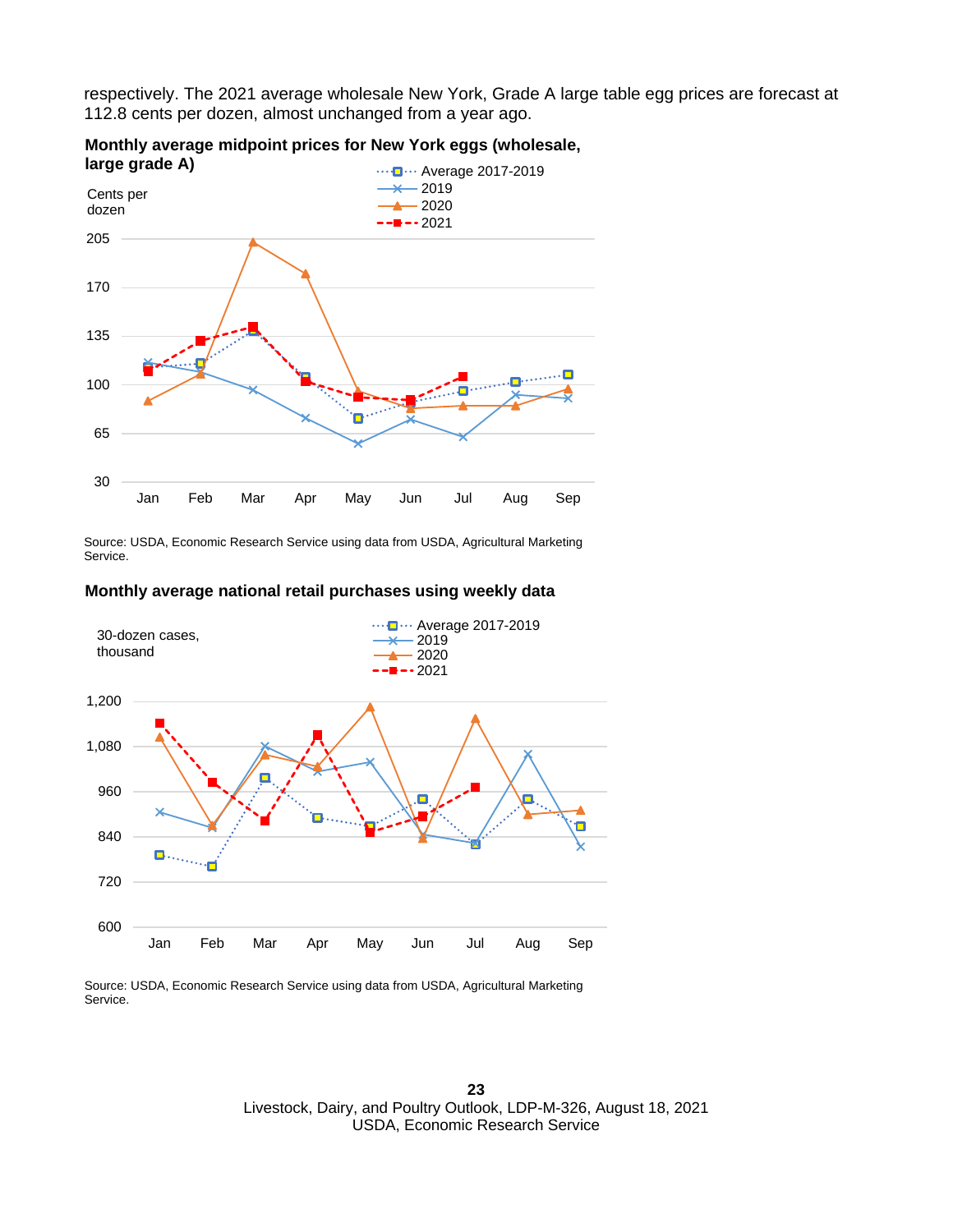# Egg and Egg-Products Exports Revised Up

The shell eggs and shell egg-equivalent-product exports equaled 198 million dozen (126 million shell eggs and 71.4 million shell-egg-equivalent egg products) in the first half of the year. This represents a 16.7 percent year-over-year increase. Year-over-year first-half changes in egg exports were dominated by significant increases in shipments to Canada (+7,923 thousand dozen), South Korea (+ 24,000 thousand dozen), Japan (+4,986 thousand dozen), and Hong Kong (+2,456 thousand dozen). These increases more than compensated the decreases in shipments to some traditional markets such as Mexico, Bahamas, and Denmark. Given the expectation of robust foreign demand, especially from South Korea which is recovering from the recent Highly Pathogenic Avian Influenza (HPAI) outbreaks during the last winter and spring, the second- and third-quarter export forecasts were revised up to 97 and 95 million dozen shell egg equivalent respectively. The 2021 total egg exports are forecast 13.4 percent higher than in 2020. Total imports of egg and egg products in the first 6 months of 2021 were 9.2 million dozen (1.5 million shell eggs and 7.8 million shell-egg equivalent of egg products), a 19.8 percent increase from the same period last year.

|                      |         | Volume (thousand dozen) |                     | Export share (percent) |      |
|----------------------|---------|-------------------------|---------------------|------------------------|------|
| Country              | 2020    | 2021                    | Change in<br>volume | 2020                   | 2021 |
| Mexico               | 56,087  | 53,852                  | $-2,235$            | 33                     | 27   |
| Canada               | 31,735  | 39,658                  | 7,923               | 19                     | 20   |
| Hong Kong            | 24,146  | 26,602                  | 2,456               | 14                     | 13   |
| Japan                | 15,606  | 20,592                  | 4,986               | 9                      | 10   |
| South Korea          | 4,664   | 28,765                  | 24,100              | 3                      | 15   |
| Jamaica              | 2,948   | 3,215                   | 267                 | 2                      | 2    |
| United Arab Emirates | 2,923   | 2,827                   | $-96$               | $\overline{2}$         | 1    |
| Trinidad and Tobago  | 2,934   | 2,672                   | $-262$              | 2                      | 1    |
| Denmark              | 3,542   | 789                     | $-2,753$            | $\overline{2}$         | 0    |
| <b>Bahamas</b>       | 2,171   | 1,913                   | $-257$              | 1                      | 1    |
| World                | 169,621 | 198,003                 | 28382               | 100                    | 100  |

#### **U.S. egg and egg products exports: Volume and export share, January-June 2020-2021**

Note: Largest markets are based on 2021 year-to-date export volumes.

Source: USDA, Economic Research Service using data from the U.S. Department of Commerce, Bureau of the Census.

## Turkey Production and Cold Storage Stocks Adjusted Down

Total turkey production in June was higher than expected at 488 million pounds, a decrease of 2.6 percent from last June. For the first half of 2021, turkey production was 1.7 percent less than the same period in 2020. While poult placements in June increased from May, they were still 8 percent below June of 2020. Production was adjusted down by 5 million pounds in the third quarter and left unchanged in the fourth quarter for a total 2021 forecast of 5.659 billion pounds.

With slowing production, turkey in cold storage has also been growing at a slower rate than is typical leading up to the holiday season (see chart). At the end of June 2021, there was 68.8 million pounds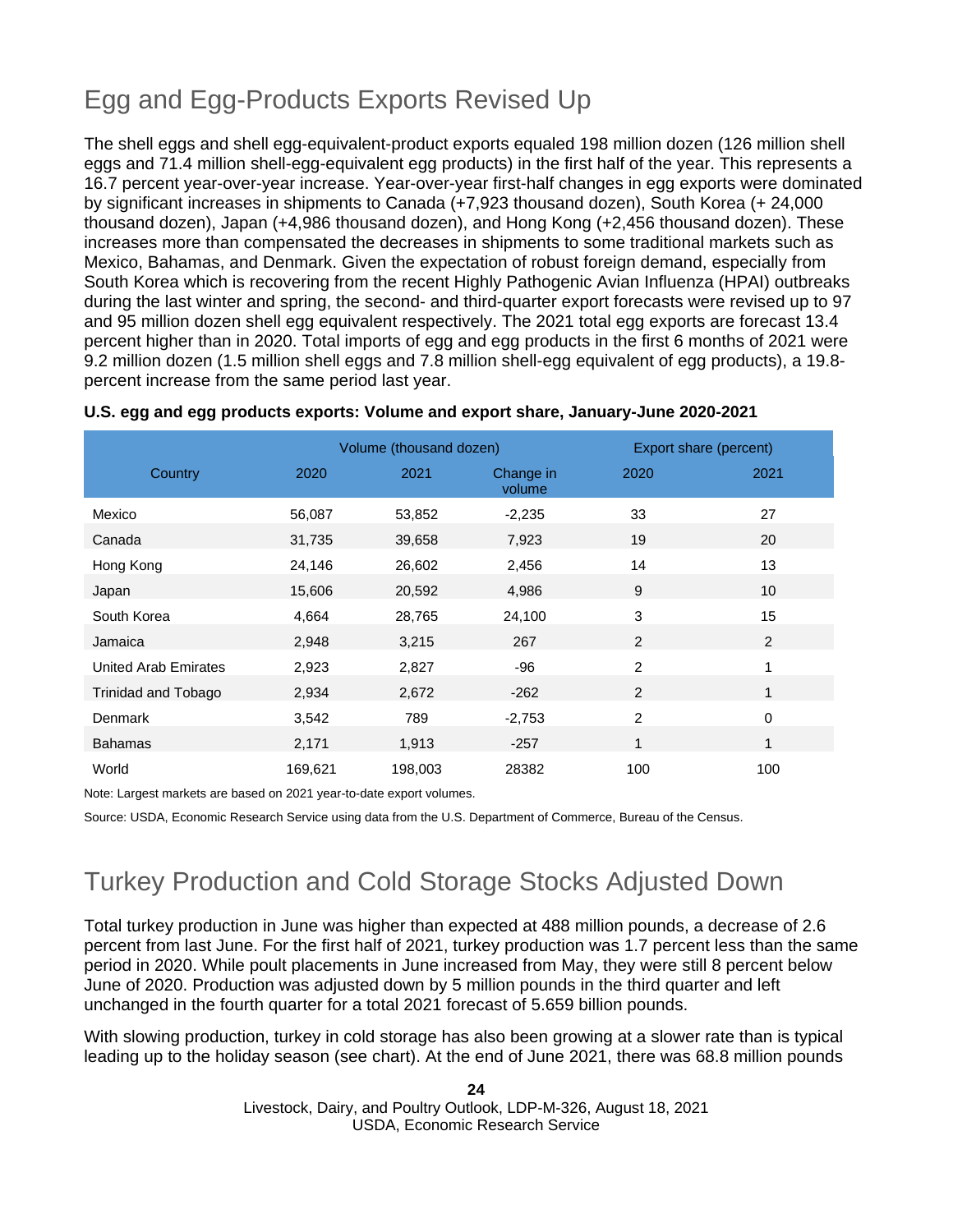less turkey meat in cold storage than at the same time in 2020. The beginning stocks projection for 2022 was adjusted down to 200 million pounds.



#### **Turkey meat in cold storage at the end of the month**

Source: USDA, National Agricultural Statistics Service.

### Turkey Exports Revised Down in Second Half of 2021

Turkey exports in June totaled 47.3 million pounds. Both May and June exports surpassed 2020 levels but were below the same months in 2019 by 13 and 9 percent, respectively. Mexico accounted for the vast majority of turkey exports in June, while China's share continued to shrink year-over-year, accounting for about half-a-percent of total exports. Due to slightly lower production expectations, forecast exports in the second half of 2021 were revised down by 5 million pounds each quarter. This makes the 2021 total forecast 573 million pounds, 2 million pounds over the 2020 total. The 2022 turkey export forecast is unchanged at 580 million pounds.



#### **Monthly turkey meat exports**

Note: CWE = Carcass Weight Equivalent. Source: USDA, Economic Research Service, Livestock and Meat International Trade Data.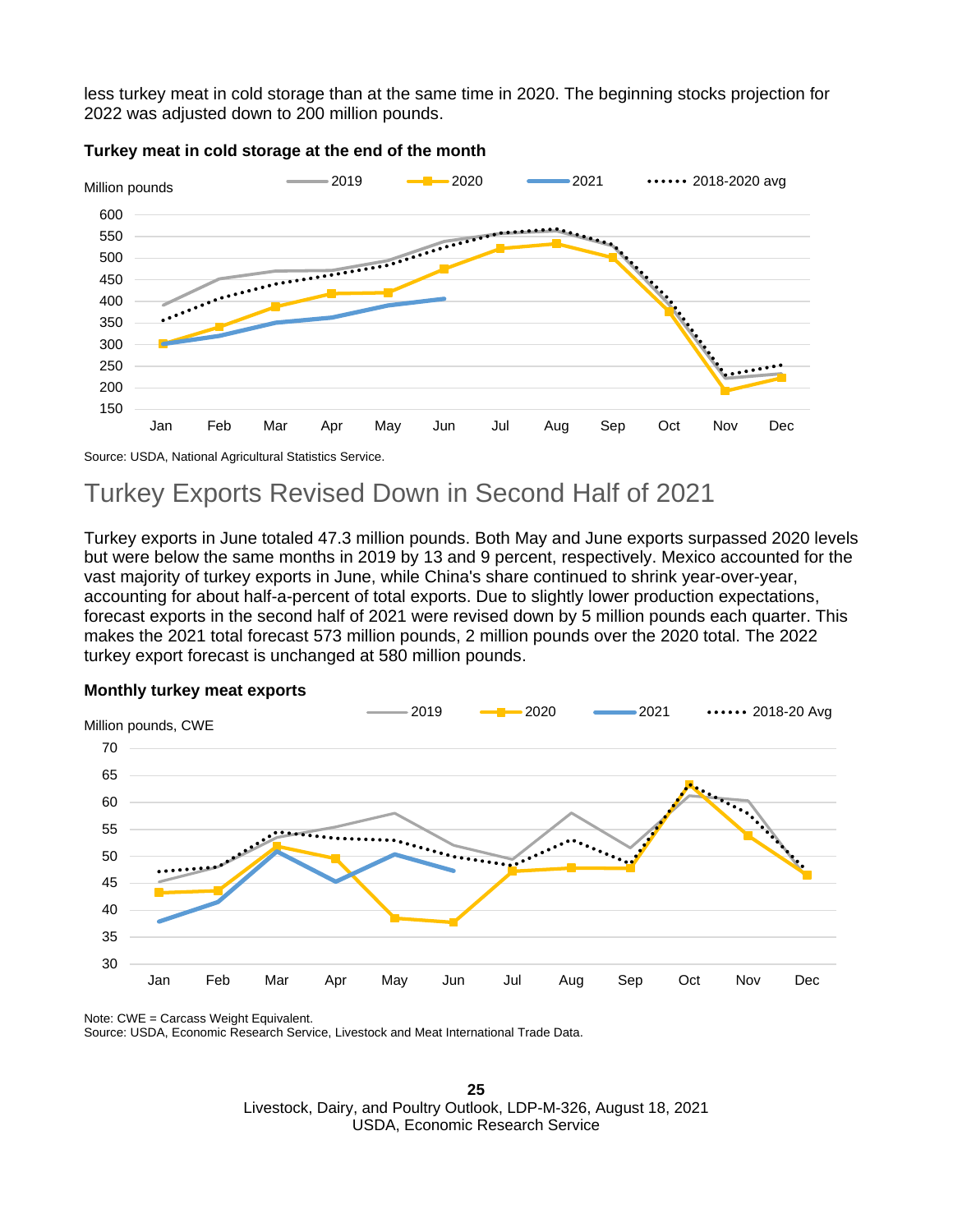# Turkey Prices Adjusted Up in 2021

Wholesale prices for frozen whole hens averaged 123.55 cents per pound in July, the highest monthly price since September of 2016. The weekly wholesale frozen whole-hen price reached 129.33 cents per pound in the first week of August. Prices for tom turkey parts also remain elevated. Turkey breast prices averaged 156.17 cents per pound in July, 33 percent above July 2020. The third- and fourthquarter price forecasts were adjusted up by 2 cents to 127 and 126 cents per pound, respectively. The 2022 average price forecast is unchanged at 118 cents per pound.



#### **Wholesale whole-hen frozen turkey prices**

Source: USDA, Agricultural Marketing Service and USDA, *World Agricultural Supply and Demand Estimates*.

### Suggested Citation

*Livestock, Dairy, and Poultry Outlook*, LDP-M-326, U.S. Department of Agriculture, Economic Research Service, August 18, 2021.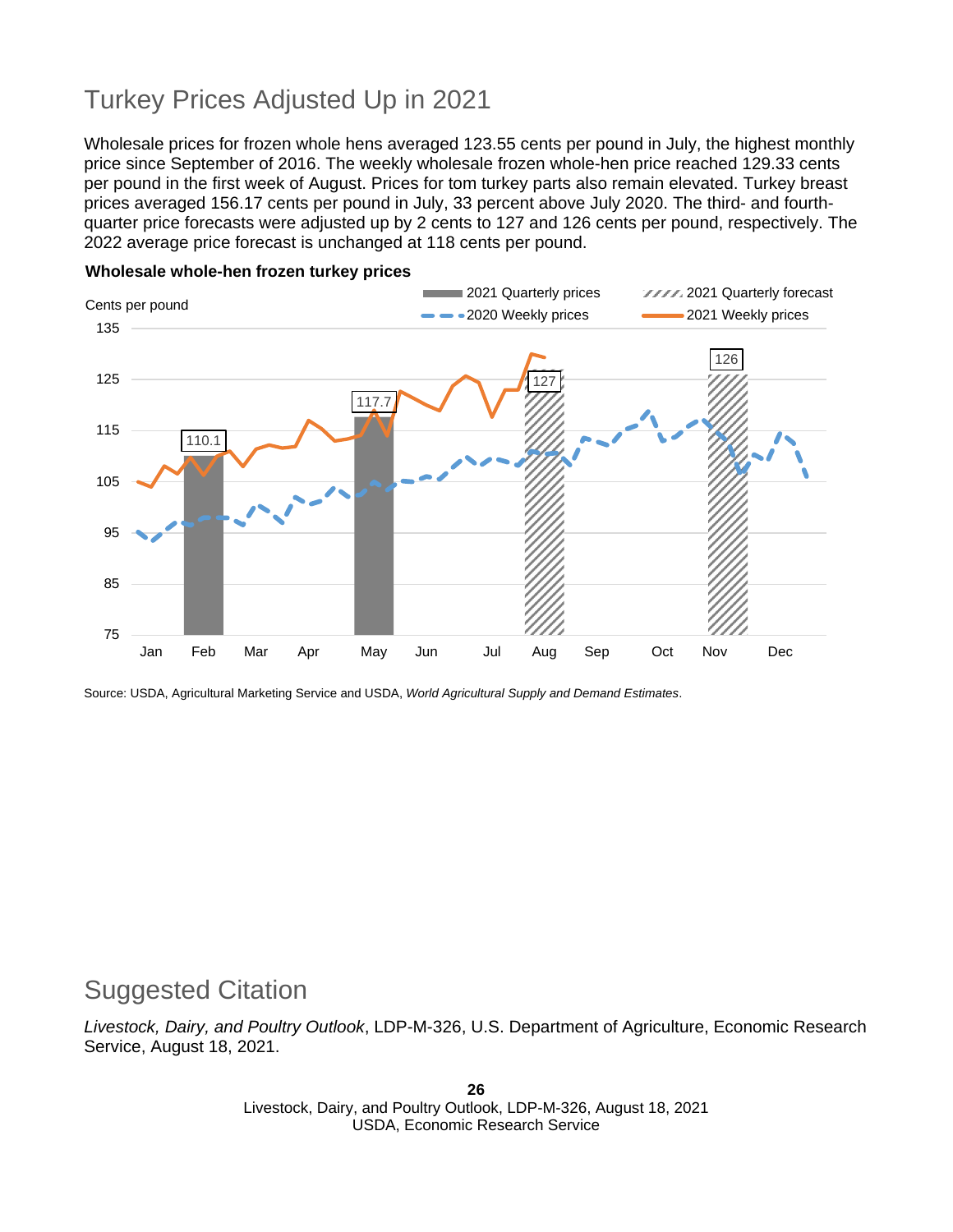Use of commercial and trade names does not imply approval or constitute endorsement by USDA.

In accordance with Federal civil rights law and U.S. Department of Agriculture (USDA) civil rights regulations and policies, the USDA, its Agencies, offices, and employees, and institutions participating in or administering USDA programs are prohibited from discriminating based on race, color, national origin, religion, sex, gender identity (including gender expression), sexual orientation, disability, age, marital status, family/parental status, income derived from a public assistance program, political beliefs, or reprisal or retaliation for prior civil rights activity, in any program or activity conducted or funded by USDA (not all bases apply to all programs). Remedies and complaint filing deadlines vary by program or incident.

Persons with disabilities who require alternative means of communication for program information (e.g., Braille, large print, audiotape, American Sign Language, etc.) should contact the responsible Agency or USDA's TARGET Center at (202) 720- 2600 (voice and TTY) or contact USDA through the Federal Relay Service at (800) 877-8339. Additionally, program information may be made available in languages other than English.

To file a program discrimination complaint, complete the USDA Program Discrimination Complaint Form, AD-3027, found online at How to File a Program Discrimination Complaint and at any USDA office or write a letter addressed to USDA and provide in the letter all of the information requested in the form. To request a copy of the complaint form, call (866) 632-9992. Submit your completed form or letter to USDA by: (1) mail: U.S. Department of Agriculture, Office of the Assistant Secretary for Civil Rights, 1400 Independence Avenue, SW, Washington, D.C. 20250-9410; (2) fax: (202) 690-7442; or (3) email: program.intake@usda.gov.

USDA is an equal opportunity provider, employer, and lender.